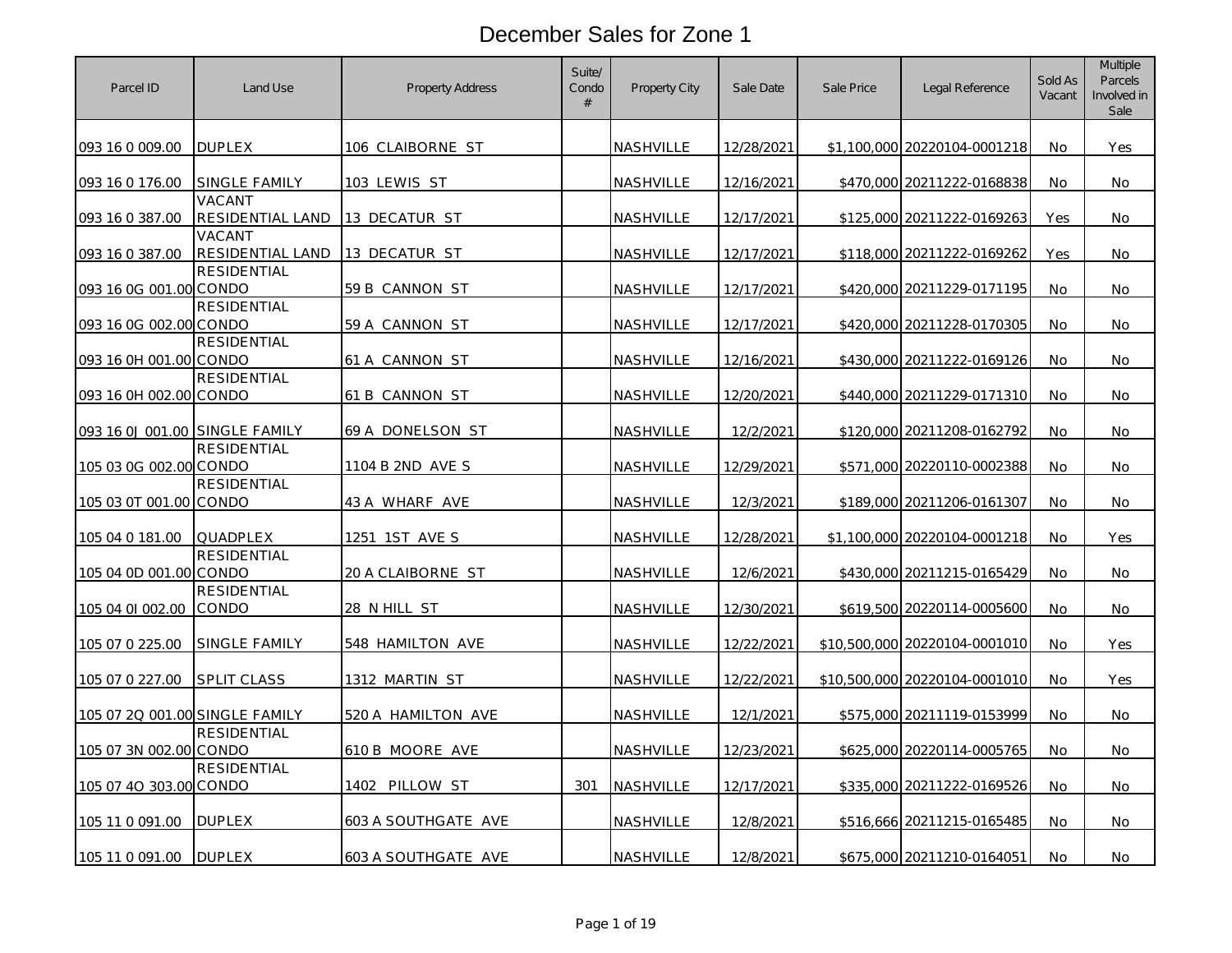| Parcel ID                      | Land Use                                    | <b>Property Address</b>    | Suite/<br>Condo<br># | Property City    | Sale Date  | Sale Price | Legal Reference            | Sold As<br>Vacant | Multiple<br>Parcels<br>Involved in<br>Sale |
|--------------------------------|---------------------------------------------|----------------------------|----------------------|------------------|------------|------------|----------------------------|-------------------|--------------------------------------------|
|                                | VACANT<br>105 11 1R 001.00 RESIDENTIAL LAND | 601 A SOUTHGATE AVE        |                      | NASHVILLE        | 12/8/2021  |            | \$516,667 20211215-0165473 | <b>No</b>         | Yes                                        |
|                                | VACANT<br>105 11 1R 001.00 RESIDENTIAL LAND | 601 A SOUTHGATE AVE        |                      | <b>NASHVILLE</b> | 12/8/2021  | \$700,000  | 20211210-0164046           | Yes               | Yes                                        |
|                                | VACANT<br>105 11 1R 002.00 RESIDENTIAL LAND | MARTIN ST<br>1701          |                      | NASHVILLE        | 12/8/2021  |            | \$516,667 20211215-0165473 | No                | Yes                                        |
|                                | VACANT<br>105 11 1R 002.00 RESIDENTIAL LAND | MARTIN ST<br>1701          |                      | <b>NASHVILLE</b> | 12/8/2021  | \$700,000  | 20211210-0164046           | Yes               | Yes                                        |
|                                | VACANT<br>105 11 1R 003.00 RESIDENTIAL LAND | <b>601 C SOUTHGATE AVE</b> |                      | NASHVILLE        | 12/8/2021  |            | \$700,000 20211210-0164046 | <b>Yes</b>        | Yes                                        |
|                                | VACANT<br>105 11 1R 003.00 RESIDENTIAL LAND | 601 C SOUTHGATE AVE        |                      | NASHVILLE        | 12/8/2021  |            | \$516,667 20211215-0165484 | No                | Yes                                        |
|                                | VACANT<br>105 11 1R 004.00 RESIDENTIAL LAND | 601 D SOUTHGATE AVE        |                      | NASHVILLE        | 12/8/2021  |            | \$516,667 20211215-0165484 | No                | Yes                                        |
|                                | VACANT<br>105 11 1R 004.00 RESIDENTIAL LAND | 601 D SOUTHGATE AVE        |                      | NASHVILLE        | 12/8/2021  |            | \$700,000 20211210-0164046 | Yes               | Yes                                        |
| 105 11 2D 022.00 CONDO         | <b>RESIDENTIAL</b>                          | 1626 MARSHALL HOLLOW DR    |                      | NASHVILLE        | 12/30/2021 | \$555,900  | 20220111-0003160           | <b>No</b>         | No.                                        |
| 105 12 0B 074.00 CONDO         | <b>RESIDENTIAL</b>                          | 400 HERRON DR              | 413                  | <b>NASHVILLE</b> | 12/6/2021  |            | \$310,000 20211209-0163401 | <b>No</b>         | No                                         |
| 105 16 0B 120.00 CONDO         | <b>RESIDENTIAL</b>                          | 2197 NOLENSVILLE PIKE      | 120                  | NASHVILLE        | 12/31/2021 | \$144,500  | 20220104-0001292           | No                | No                                         |
| 105 16 0F 002.00 CONDO         | <b>RESIDENTIAL</b>                          | 329 B VIVELLE AVE          |                      | <b>NASHVILLE</b> | 12/21/2021 |            | \$610,000 20211229-0171367 | No                | No                                         |
| 106 13 0 133.00                | SINGLE FAMILY                               | 2109 B SADLER AVE          |                      | NASHVILLE        | 12/2/2021  |            | \$280,000 20211207-0161744 | No                | No                                         |
| 106 13 0 207.00                | SINGLE FAMILY                               | 2142 OAKLAND ST            |                      | NASHVILLE        | 12/28/2021 |            | \$280,000 20220114-0005561 | <b>No</b>         | No.                                        |
| 106 13 1J 001.00 SINGLE FAMILY |                                             | 2005 A HUTTON DR           |                      | NASHVILLE        | 12/14/2021 | \$145,000  | 20211221-0168422           | <b>No</b>         | No.                                        |
| 118 03 0B 003.00 CONDO         | <b>RESIDENTIAL</b>                          | 556 ROSEDALE AVE           | 3                    | NASHVILLE        | 12/31/2021 |            | \$615,000 20220113-0004715 | No                | No                                         |
| 118 03 0B 004.00 CONDO         | <b>RESIDENTIAL</b>                          | 556 ROSEDALE AVE           | 4                    | NASHVILLE        | 12/30/2021 | \$532,000  | 20220112-0004460           | <b>No</b>         | No.                                        |
| 118 04 0A 002.00 CONDO         | <b>RESIDENTIAL</b>                          | 2239 B KLINE AVE           |                      | NASHVILLE        | 12/2/2021  |            | \$350,350 20211208-0162840 | No                | No                                         |
| 119 01 0 132.00                | SINGLE FAMILY                               | 2213 WICKSON AVE           |                      | NASHVILLE        | 12/8/2021  |            | \$250,000 20211214-0165174 | No                | No                                         |
| 119 01 0 191.00                | SINGLE FAMILY                               | 231 GLENROSE AVE           |                      | NASHVILLE        | 12/30/2021 |            | \$185,000 20220105-0002200 | <b>No</b>         | No.                                        |
| 119 01 0 351.00                | <b>DUPLEX</b>                               | 329 ORIEL AVE              |                      | NASHVILLE        | 12/29/2021 |            | \$140,000 20220112-0004005 | No                | No.                                        |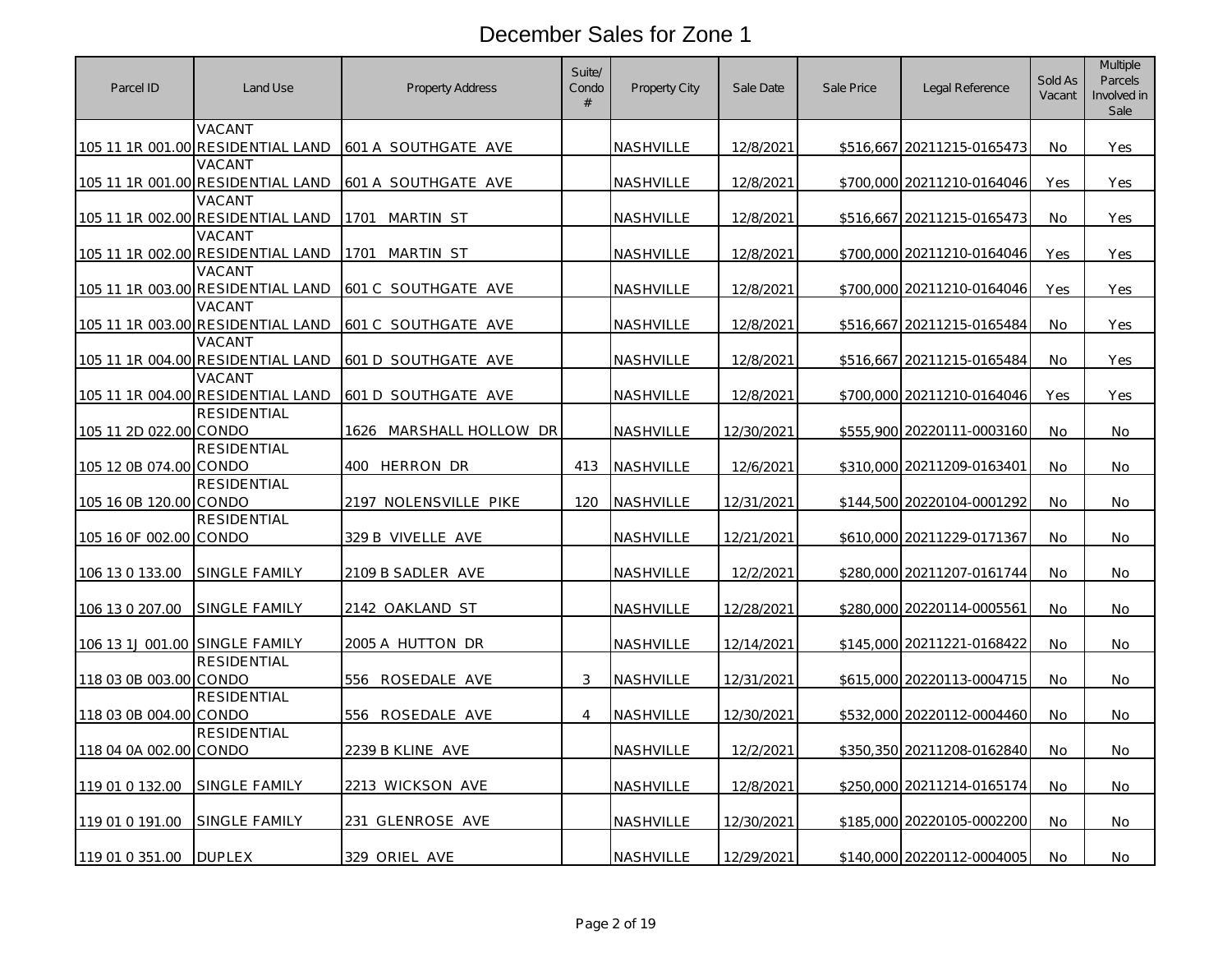| Parcel ID       | Land Use             | Property Address       | Suite/<br>Condo<br># | Property City    | Sale Date  | Sale Price | Legal Reference              | Sold As<br>Vacant | Multiple<br>Parcels<br>Involved in<br>Sale |
|-----------------|----------------------|------------------------|----------------------|------------------|------------|------------|------------------------------|-------------------|--------------------------------------------|
| 119 02 0 243.00 | SINGLE FAMILY        | 55 GLENROSE AVE        |                      | <b>NASHVILLE</b> | 12/7/2021  |            | \$185,000 20211210-0163790   | <b>No</b>         | No                                         |
| 119 02 0 243.00 | SINGLE FAMILY        | 55 GLENROSE AVE        |                      | NASHVILLE        | 12/7/2021  |            | \$220,000 20211221-0168510   | No                | No                                         |
| 119 05 0 069.00 | SINGLE FAMILY        | 220 ELBERTA ST         |                      | <u>NASHVILLE</u> | 12/10/2021 |            | \$508,900 20211220-0167865   | No                | No                                         |
| 119 06 0 003.00 | SINGLE FAMILY        | 102 PEACHTREE ST       |                      | NASHVILLE        | 12/10/2021 | \$515,000  | 20211213-0614572             | No                | No                                         |
| 119 06 0 022.00 | SINGLE FAMILY        | 96 PEACHTREE ST        |                      | NASHVILLE        | 12/14/2021 |            | \$260,000 20211221-0168299   | <b>No</b>         | No                                         |
| 119 06 0 153.00 | <b>SINGLE FAMILY</b> | 55 PEACHTREE ST        |                      | <u>NASHVILLE</u> | 12/2/2021  | \$224,000  | 20211207-0161935             | No                | No                                         |
| 119 06 0 205.08 | SINGLE FAMILY        | 2614 STERLING BOONE DR |                      | NASHVILLE        | 12/17/2021 |            | \$5,435,787 20220112-0004172 | <b>No</b>         | Yes                                        |
| 119 10 0 113.00 | SINGLE FAMILY        | 2806 ST EDWARDS DR     |                      | NASHVILLE        | 12/15/2021 | \$365,000  | 20211222-0169417             | No                | No                                         |
| 119 10 0 147.00 | SINGLE FAMILY        | 2719 LIVE OAK RD       |                      | <u>NASHVILLE</u> | 12/2/2021  |            | \$296,000 20211208-0162814   | No                | No                                         |
| 119 10 0 155.00 | <b>SINGLE FAMILY</b> | 2720 HARTFORD DR       |                      | NASHVILLE        | 12/22/2021 |            | \$399,500 20211230-0172134   | <b>No</b>         | No                                         |
| 119 11 0 035.00 | SINGLE FAMILY        | 2619 ENNIS RD          |                      | <u>NASHVILLE</u> | 12/10/2021 |            | \$350,000 20211230-0171738   | No                | No                                         |
| 119 11 0 036.00 | SINGLE FAMILY        | 2615 ENNIS RD          |                      | NASHVILLE        | 12/15/2021 |            | \$320,000 20211223-0169913   | No                | No                                         |
| 119 14 0 055.00 | SINGLE FAMILY        | 2915 DOBBS AVE         |                      | NASHVILLE        | 12/14/2021 |            | \$302,500 20211220-0167928   | No                | No                                         |
| 119 14 0 198.00 | <b>SINGLE FAMILY</b> | 2908 MASHBURN RD       |                      | <u>NASHVILLE</u> | 12/13/2021 |            | \$345,000 20211216-0166597   | No                | No                                         |
| 119 14 0 217.00 | SINGLE FAMILY        | 315 MORTON AVE         |                      | NASHVILLE        | 12/20/2021 |            | \$610,000 20220118-0006863   | <b>No</b>         | No                                         |
| 119 15 0 114.00 | SINGLE FAMILY        | 2912 MAVERT DR         |                      | <b>NASHVILLE</b> | 12/22/2021 |            | \$405,000 20211229-0171394   | No                | No                                         |
| 119 16 0 004.00 | SINGLE FAMILY        | 3134 GLENCLIFF RD      |                      | <b>NASHVILLE</b> | 12/22/2021 | \$425,000  | 20211228-0170804             | No                | No                                         |
| 119 16 0 005.00 | SINGLE FAMILY        | 3138 GLENCLIFF RD      |                      | NASHVILLE        | 12/22/2021 |            | \$1,700,000 20211228-0170773 | No                | Yes                                        |
| 119 16 0 006.00 | SINGLE FAMILY        | 3140 GLENCLIFF RD      |                      | NASHVILLE        | 12/22/2021 |            | \$1,700,000 20211228-0170773 | No                | Yes                                        |
| 119 16 0 007.00 | SINGLE FAMILY        | 3142 GLENCLIFF RD      |                      | NASHVILLE        | 12/22/2021 |            | \$950,000 20211228-0170797   | <b>No</b>         | Yes                                        |
| 119 16 0 008.00 | <b>SINGLE FAMILY</b> | 3144 GLENCLIFF RD      |                      | NASHVILLE        | 12/22/2021 |            | \$750,000 20211228-0170802   | No                | No                                         |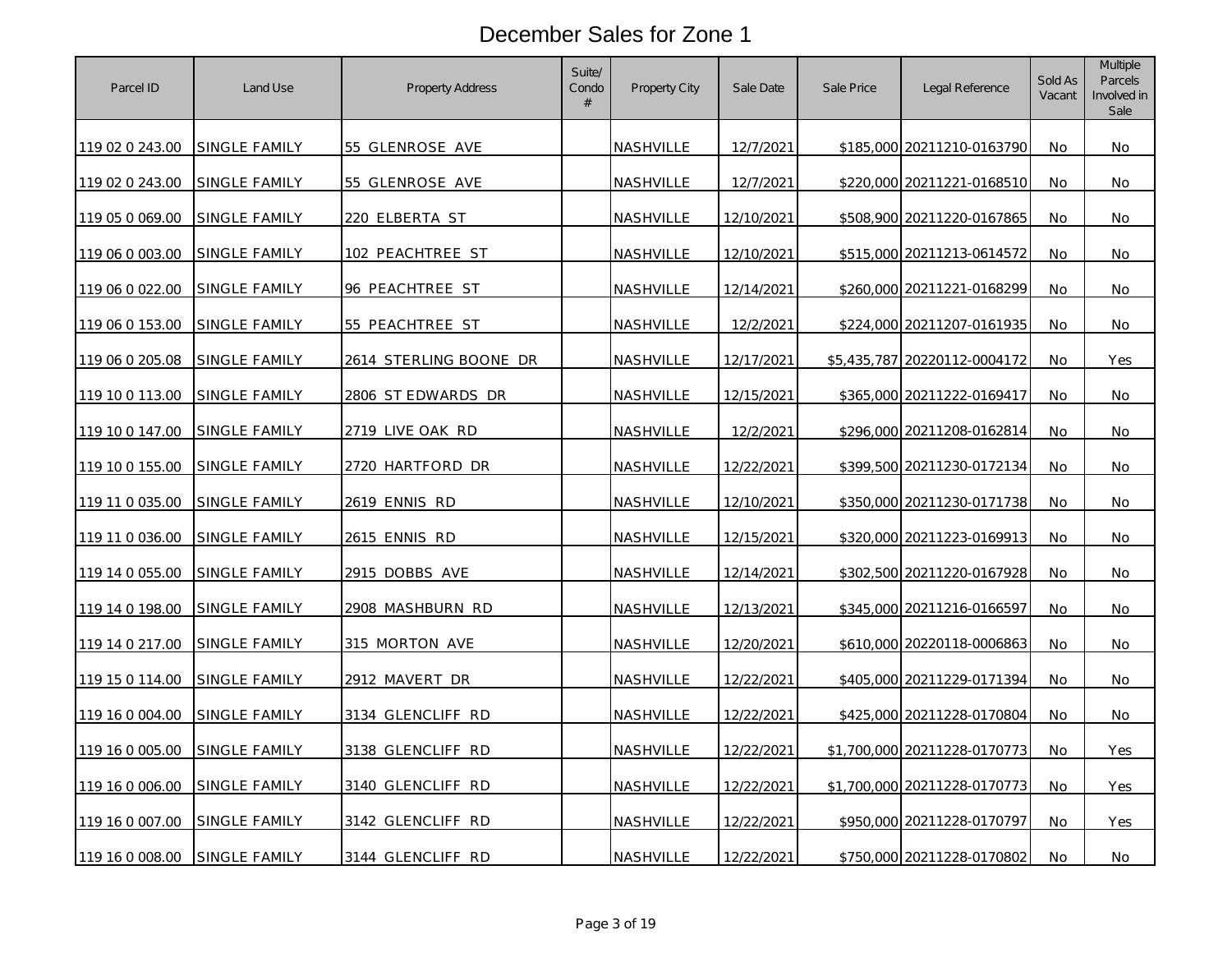| Parcel ID              | Land Use                          | Property Address      | Suite/<br>Condo<br># | Property City    | Sale Date  | Sale Price | Legal Reference            | Sold As<br>Vacant | <b>Multiple</b><br>Parcels<br>Involved in<br>Sale |
|------------------------|-----------------------------------|-----------------------|----------------------|------------------|------------|------------|----------------------------|-------------------|---------------------------------------------------|
| 119 16 0 009.00        | <b>DUPLEX</b>                     | 3146 GLENCLIFF RD     |                      | <b>NASHVILLE</b> | 12/22/2021 |            | \$849,000 20211228-0170800 | No                | No                                                |
| 119 16 0 090.00        | <b>RESIDENTIAL</b><br>COMBO/MISC  | 3142 B GLENCLIFF RD   |                      | NASHVILLE        | 12/22/2021 |            | \$950,000 20211228-0170797 | No                | Yes                                               |
| 132 16 0 045.00        | SINGLE FAMILY                     | 413 LYNN DR           |                      | NASHVILLE        | 12/9/2021  |            | \$612,850 20211216-0166527 | <b>No</b>         | No                                                |
| 133 01 0 261.00        | SINGLE FAMILY                     | 3501 MAYS ST          |                      | NASHVILLE        | 12/20/2021 |            | \$350,000 20211230-0172080 | <b>No</b>         | No                                                |
| 133 01 0 265.00        | SINGLE FAMILY                     | 3511 MAYS ST          |                      | NASHVILLE        | 12/14/2021 |            | \$232,000 20220119-0007367 | <b>No</b>         | No.                                               |
| 133 01 0D 001.00 CONDO | <b>RESIDENTIAL</b>                | HIGH ST<br>411        |                      | NASHVILLE        | 12/9/2021  | \$545,000  | 20211214-0165260           | No                | No                                                |
| 133 01 0D 003.00 CONDO | <b>RESIDENTIAL</b>                | 415 HIGH ST           |                      | NASHVILLE        | 12/27/2021 |            | \$545,000 20211230-0171773 | No                | No                                                |
| 133 03 0 198.00        | RESIDENTIAL<br>COMBO/MISC         | 3238 SOUTHLAKE DR     |                      | NASHVILLE        | 12/3/2021  | \$215,000  | 20211214-0165147           | No                | Yes                                               |
| 133 03 0 199.00        | <b>VACANT</b><br>RESIDENTIAL LAND | 3242 SOUTHLAKE DR     |                      | NASHVILLE        | 12/3/2021  | \$215,000  | 20211214-0165147           | No                | Yes                                               |
| 133 03 0 200.00        | SINGLE FAMILY                     | 170<br>ANTIOCH PIKE   |                      | <u>NASHVILLE</u> | 12/3/2021  |            | \$270,700 20211210-0164152 | No                | No                                                |
| 133 03 0 200.00        | SINGLE FAMILY                     | 170 ANTIOCH PIKE      |                      | NASHVILLE        | 12/7/2021  |            | \$274,900 20211210-0164153 | <b>No</b>         | No                                                |
| 133 06 0 091.00        | <u>SINGLE FAMILY</u>              | <u>3621 Floral dr</u> |                      | NASHVILLE        | 12/29/2021 |            | \$500,000 20220105-0002357 | No                | No                                                |
| 133 07 0 088.00        | SINGLE FAMILY                     | 3717 HEWLETT DR       |                      | NASHVILLE        | 12/9/2021  |            | \$390,000 20211213-0164824 | <b>No</b>         | No                                                |
| 133 07 0 156.00        | SINGLE FAMILY                     | 3362 MIMOSA DR        |                      | NASHVILLE        | 12/17/2021 |            | \$437,500 20211223-0169662 | No                | No                                                |
| 133 07 0 179.00        | SINGLE FAMILY                     | 3353 MIMOSA DR        |                      | NASHVILLE        | 12/16/2021 |            | \$312,500 20211222-0169105 | No                | No                                                |
| 133 07 0 242.00        | SINGLE FAMILY                     | 3704 GRUBBS RD        |                      | NASHVILLE        | 12/3/2021  |            | \$450,800 20211208-0162866 | No                | No                                                |
| 133 08 0 050.00        | <u>SINGLE FAMILY</u>              | 243 CATHY JO DR       |                      | <b>NASHVILLE</b> | 12/21/2021 | \$331,000  | 20220111-0003740           | No                | No                                                |
| 133 08 0 187.00        | <b>DUPLEX</b>                     | 609 CATHY JO CT       |                      | NASHVILLE        | 12/3/2021  |            | \$270,000 20211223-0170141 | No                | No                                                |
| 133 11 0 067.00        | SINGLE FAMILY                     | 476 PARAGON MILLS RD  |                      | NASHVILLE        | 12/16/2021 |            | \$330,000 20211221-0168775 | No                | No.                                               |
| 133 11 0A 062.00 CONDO | <b>RESIDENTIAL</b>                | 500 PARAGON MILLS RD  | $K-4$                | <b>NASHVILLE</b> | 12/16/2021 |            | \$230,000 20211223-0170093 | No                | No                                                |
| 133 11 0A 073.00 CONDO | <b>RESIDENTIAL</b>                | 500 PARAGON MILLS RD  |                      | M-10 NASHVILLE   | 12/27/2021 |            | \$180,000 20211229-0171042 | No                | No                                                |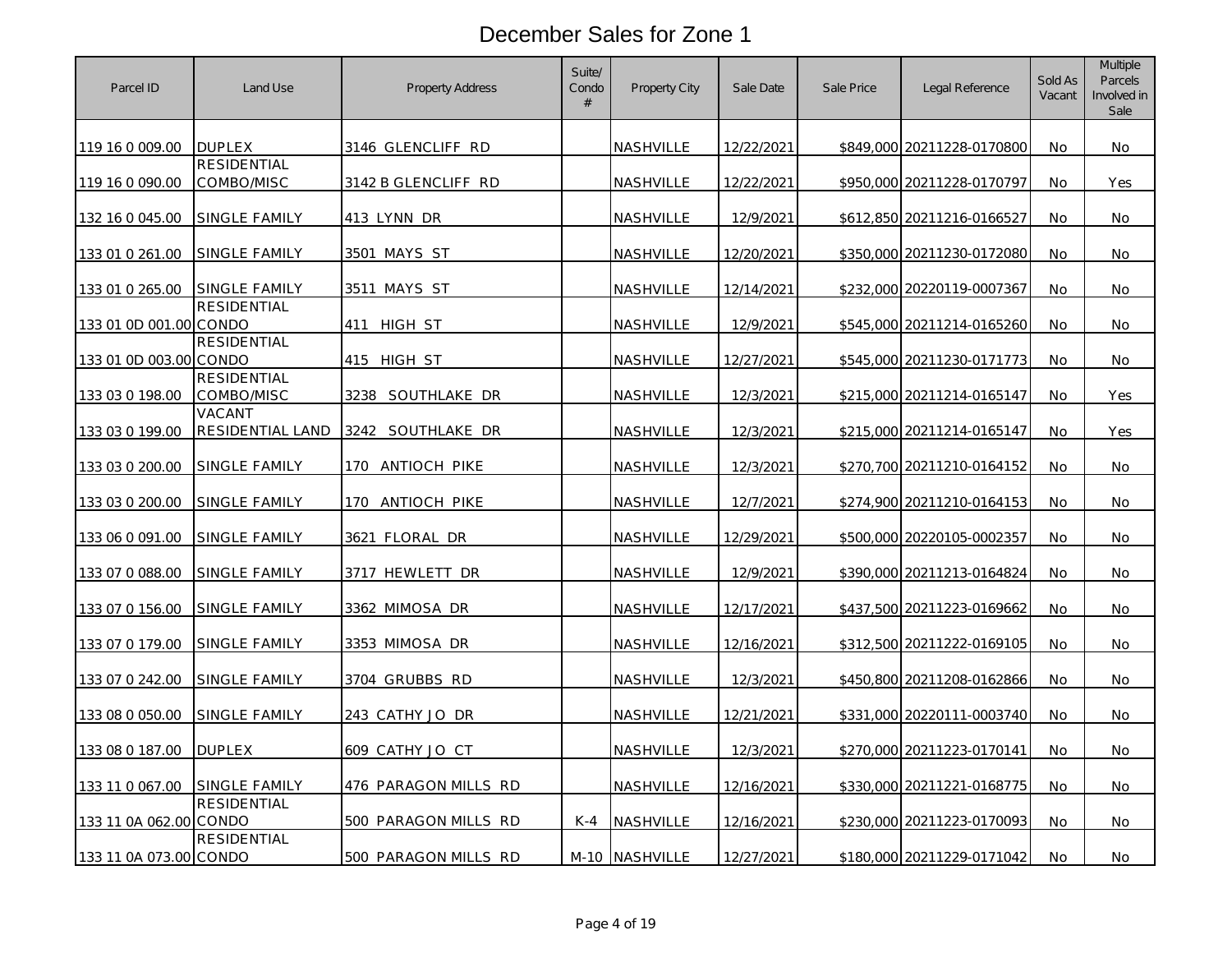| Parcel ID                      | Land Use             | Property Address   | Suite/<br>Condo<br># | Property City    | Sale Date  | Sale Price | Legal Reference            | Sold As<br>Vacant | <b>Multiple</b><br>Parcels<br>Involved in<br>Sale |
|--------------------------------|----------------------|--------------------|----------------------|------------------|------------|------------|----------------------------|-------------------|---------------------------------------------------|
| 133 12 0 196.00                | SINGLE FAMILY        | 3933 ATKINS DR     |                      | <b>NASHVILLE</b> | 12/22/2021 |            | \$300,000 20211229-0170956 | <b>No</b>         | No.                                               |
| 133 12 0 230.00                | SINGLE FAMILY        | 500 JASMIN DR      |                      | NASHVILLE        | 12/8/2021  |            | \$360,000 20211216-0166585 | No                | No                                                |
| 133 12 0 260.00                | SINGLE FAMILY        | 3833 ECKHART DR    |                      | NASHVILLE        | 12/28/2021 |            | \$305,000 20220104-0001015 | No                | No                                                |
| 133 13 0 095.00                | SINGLE FAMILY        | 512 INWOOD DR      |                      | <b>NASHVILLE</b> | 12/2/2021  | \$395,000  | 20220112-0003847           | No                | No                                                |
| 133 13 0 147.00                | SINGLE FAMILY        | 543 ELAINE DR      |                      | NASHVILLE        | 12/10/2021 |            | \$404,700 20211214-0165363 | No.               | No                                                |
| 134 09 0B 015.00 SINGLE FAMILY |                      | 4112 PARTNER WAY   |                      | <b>NASHVILLE</b> | 12/8/2021  | \$280,000  | 20211215-0165775           | No                | No                                                |
| 134 09 0B 067.00 SINGLE FAMILY |                      | 3528 PARAGON DR    |                      | NASHVILLE        | 12/17/2021 |            | \$580,000 20211221-0168526 | <b>No</b>         | No                                                |
| 134 13 0 039.00                | SINGLE FAMILY        | 280 GARRY DR       |                      | NASHVILLE        | 12/21/2021 | \$280,000  | 20220103-0000207           | No                | No                                                |
| 134 13 0 153.00                | SINGLE FAMILY        | 228 EISENHOWER DR  |                      | <u>NASHVILLE</u> | 12/17/2021 |            | \$250,000 20211220-0167632 | No                | No                                                |
| 134 13 0 174.00                | <b>SINGLE FAMILY</b> | 225 EISENHOWER DR  |                      | NASHVILLE        | 12/30/2021 |            | \$250,000 20220103-0000443 | <b>No</b>         | No                                                |
| 146 04 0 142.00                | SINGLE FAMILY        | 4809 TIMBERHILL DR |                      | NASHVILLE        | 12/15/2021 |            | \$474,900 20211217-0166969 | <b>No</b>         | No.                                               |
| 146 08 0 192.00                | SINGLE FAMILY        | 329 FIELDCREST DR  |                      | NASHVILLE        | 12/20/2021 |            | \$339,900 20211221-0168286 | <b>No</b>         | No                                                |
| 146 12 0 020.00                | <b>SINGLE FAMILY</b> | 5025 TIMBERHILL DR |                      | NASHVILLE        | 12/22/2021 |            | \$610,000 20211203-0160565 | No                | No                                                |
| 147 01 0 077.00                | <b>SINGLE FAMILY</b> | 308 LYNN DR        |                      | <u>NASHVILLE</u> | 12/22/2021 |            | \$425,000 20220113-0004945 | No                | No                                                |
| 147 02 0 058.00                | SINGLE FAMILY        | 306 BINKLEY DR     |                      | NASHVILLE        | 12/6/2021  | \$525,000  | 20211210-0163852           | <b>No</b>         | No                                                |
| 147 02 0B 082.00 CONDO         | <b>RESIDENTIAL</b>   | 550 HARDING PL     |                      | D-120 NASHVILLE  | 12/15/2021 |            | \$70,000 20211221-0168753  | No                | No                                                |
| 147 02 0B 114.00 CONDO         | <b>RESIDENTIAL</b>   | 550 HARDING PL     |                      | F-112 NASHVILLE  | 12/30/2021 |            | \$109,500 20220110-0002403 | No                | No                                                |
| 147 03 0B 116.00 CONDO         | <b>RESIDENTIAL</b>   | 370 WALLACE RD     |                      | A-12 NASHVILLE   | 12/9/2021  |            | \$72,000 20211213-0164816  | No                | No                                                |
| 147 03 0B 116.00 CONDO         | RESIDENTIAL          | 370 WALLACE RD     |                      | A-12 NASHVILLE   | 12/9/2021  |            | \$82,000 20211216-0166469  | <b>No</b>         | No.                                               |
| 147 06 0 069.00                | SINGLE FAMILY        | 236 BLACKMAN RD    |                      | NASHVILLE        | 12/6/2021  |            | \$590,000 20211209-0163674 | No                | No                                                |
| 147 06 0 211.00                | <b>SINGLE FAMILY</b> | 5019 SUTER DR      |                      | NASHVILLE        | 12/20/2021 |            | \$306,000 20211221-0168498 | No                | No                                                |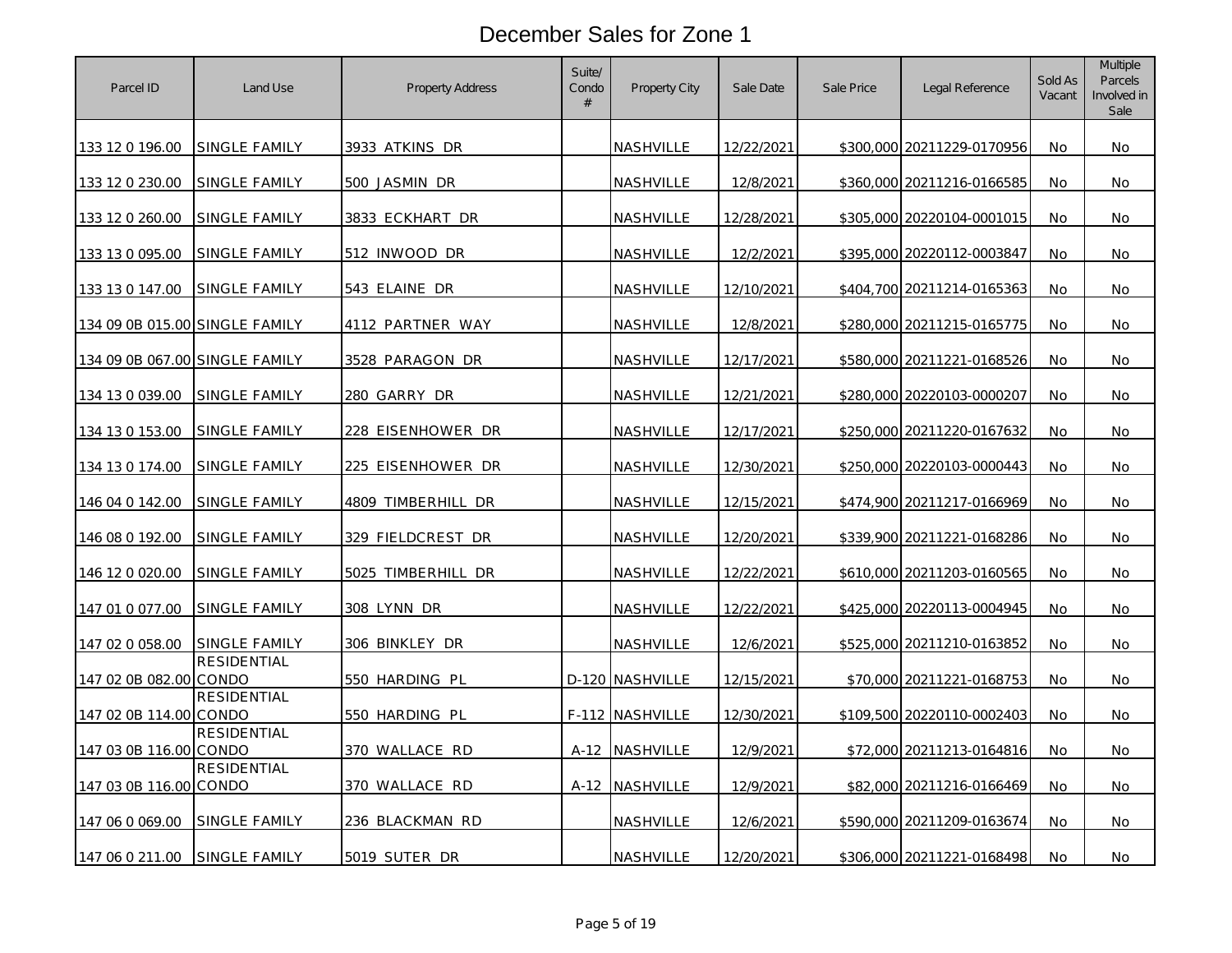| Parcel ID                      | Land Use             | <b>Property Address</b>       | Suite/<br>Condo<br># | Property City    | Sale Date         | Sale Price | Legal Reference            | Sold As<br>Vacant | <b>Multiple</b><br>Parcels<br>Involved in<br>Sale |
|--------------------------------|----------------------|-------------------------------|----------------------|------------------|-------------------|------------|----------------------------|-------------------|---------------------------------------------------|
| 147 06 0 223.00                | <b>SINGLE FAMILY</b> | 630 WHISPERING HILLS DR       |                      | <b>NASHVILLE</b> | 12/21/2021        |            | \$396,000 20211228-0170748 | No                | No                                                |
| 147 07 0A 011.00 CONDO         | <b>RESIDENTIAL</b>   | 4954 EDMONDSON PIKE           | 11                   | NASHVILLE        | 12/1/2021         |            | \$260,000 20211208-0162838 | No                | No                                                |
| 147 07 0B 015.00 CONDO         | <b>RESIDENTIAL</b>   | 4958 EDMONDSON PIKE           | 15                   | NASHVILLE        | 12/16/2021        |            | \$174,300 20220118-0006630 | No                | No                                                |
| 147 09 0 011.00                | SINGLE FAMILY        | 5006 CHURCHILL DR             |                      | NASHVILLE        | 12/29/2021        |            | \$707,500 20220105-0001550 | <b>No</b>         | No                                                |
| 147 10 0 028.00                | SINGLE FAMILY        | 5020 SUTER CT                 |                      | NASHVILLE        | 12/1/2021         |            | \$407,000 20211207-0162257 | <b>No</b>         | No.                                               |
| 147 10 0 032.00                | <b>SINGLE FAMILY</b> | 5028 SUTER DR                 |                      | NASHVILLE        | 12/21/2021        | \$340,000  | 20211229-0171313           | No                | No                                                |
| 147 10 0 097.00                | SINGLE FAMILY        | 605 DURRETT DR                |                      | NASHVILLE        | 12/13/2021        |            | \$475,000 20220113-0004978 | No                | No                                                |
| 147 10 0 097.00                | SINGLE FAMILY        | 605 DURRETT DR                |                      | NASHVILLE        | 12/13/2021        | \$450,000  | 20220104-0000875           | No                | No                                                |
| 147 10 0 218.00                | SINGLE FAMILY        | 5034 EDMONDSON PIKE           |                      | NASHVILLE        | 12/29/2021        |            | \$430,000 20220105-0001876 | No                | No                                                |
| 147 12 0A 126.00 CONDO         | <b>RESIDENTIAL</b>   | 126 NORTHCREST COMMONS<br>CIR |                      | <u>NASHVILLE</u> | <u>12/21/2021</u> |            | \$349,900 20211229-0171053 | No                | No                                                |
| 147 13 0 019.00                | SINGLE FAMILY        | 5117 COCHRAN DR               |                      | <u>NASHVILLE</u> | 12/6/2021         |            | \$550,000 20211209-0163475 | No                | No                                                |
| 147 14 0 083.00                | <b>SINGLE FAMILY</b> | 568 BREWER DR                 |                      | <u>NASHVILLE</u> | <u>12/23/2021</u> |            | \$345,000 20220105-0001562 | No                | No                                                |
| 147 14 0 146.00                | <b>SINGLE FAMILY</b> | 599 HILL CREEK DR             |                      | NASHVILLE        | 12/17/2021        |            | \$465,000 20211229-0170846 | No                | No                                                |
| 147 15 0 013.00                | SINGLE FAMILY        | 562 HIGHCREST DR              |                      | <u>NASHVILLE</u> | 12/23/2021        |            | \$500,000 20220103-0000565 | No                | No                                                |
| 148 01 0 093.00                | SINGLE FAMILY        | 3728 HILLBROOK DR             |                      | NASHVILLE        | 12/2/2021         |            | \$320,000 20211207-0162353 | No                | No                                                |
| 148 05 0 014.00                | SINGLE FAMILY        | 322 LEOPOLE RD                |                      | NASHVILLE        | 12/3/2021         |            | \$369,000 20211210-0163856 | No                | No                                                |
| 148 05 0 085.00                | <b>SINGLE FAMILY</b> | 209 WILLOW LN                 |                      | <u>NASHVILLE</u> | 12/10/2021        | \$415,000  | 20211220-0167848           | No                | No                                                |
| 148 05 0 094.00                | <b>SINGLE FAMILY</b> | 336 DADE DR                   |                      | NASHVILLE        | 12/31/2021        |            | \$295,000 20220111-0003579 | No                | No                                                |
| 148 05 0G 002.00 SINGLE FAMILY |                      | 366 B DADE DR                 |                      | NASHVILLE        | 12/10/2021        |            | \$335,000 20211220-0167741 | No                | No                                                |
| 148 06 0 027.00                | SINGLE FAMILY        | 3729 E RIDGE DR               |                      | NASHVILLE        | 12/30/2021        |            | \$300,000 20220112-0003962 | No                | No                                                |
| 148 09 0 064.00                | <b>SINGLE FAMILY</b> | 270 HAYWOOD LN                |                      | NASHVILLE        | 12/1/2021         |            | \$330,000 20211207-0161775 | No                | No                                                |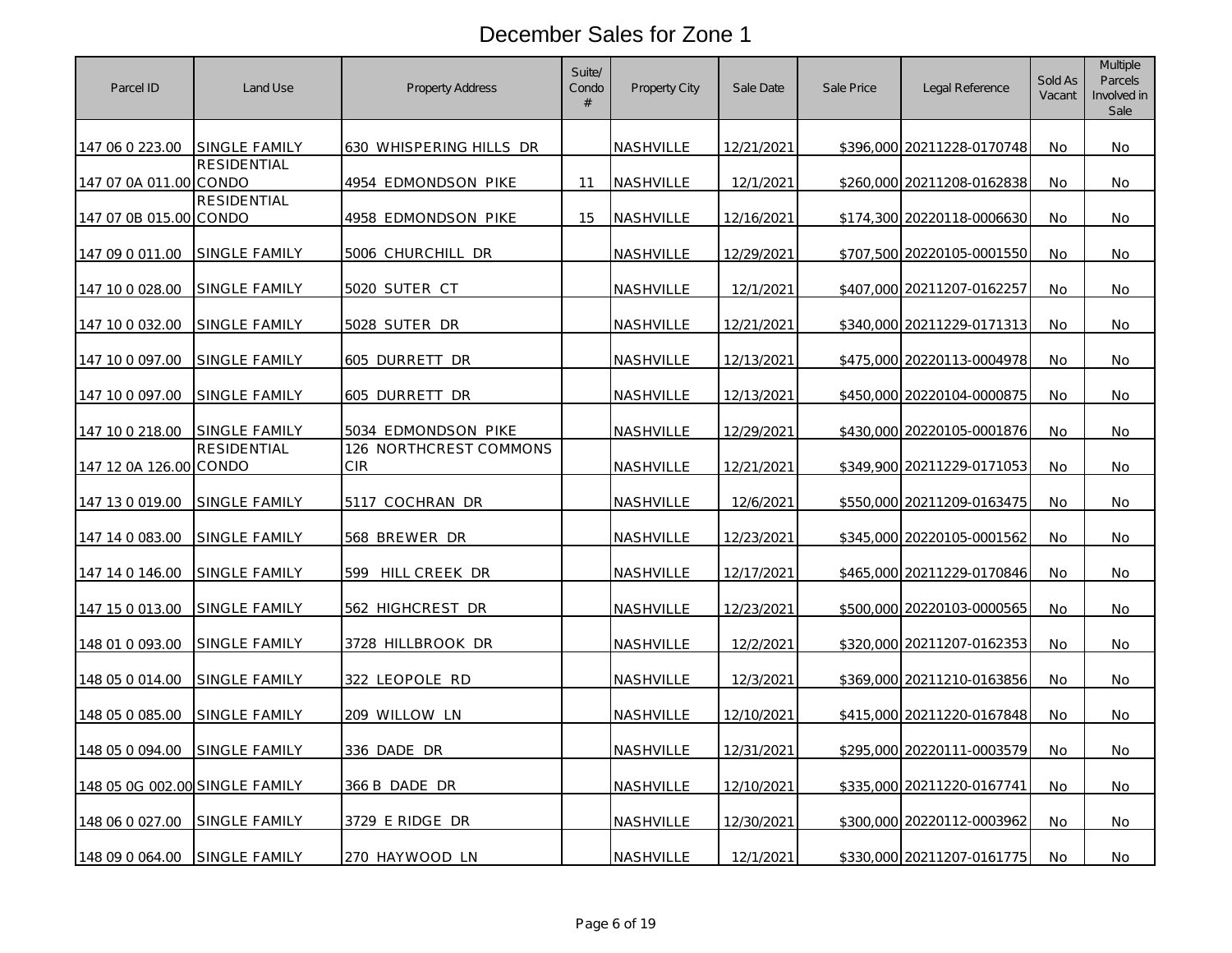| Parcel ID                      | Land Use             | <b>Property Address</b>             | Suite/<br>Condo<br># | Property City    | Sale Date  | Sale Price | Legal Reference              | Sold As<br>Vacant | <b>Multiple</b><br>Parcels<br>Involved in<br>Sale |
|--------------------------------|----------------------|-------------------------------------|----------------------|------------------|------------|------------|------------------------------|-------------------|---------------------------------------------------|
| 148 09 0 195.00                | SINGLE FAMILY        | 349 MARGO LN                        |                      | NASHVILLE        | 12/21/2021 |            | \$370,000 20220110-0002963   | No                | No                                                |
| 148 10 0E 001.00 SINGLE FAMILY |                      | 3826 E RIDGE DR                     |                      | NASHVILLE        | 12/8/2021  |            | \$372,500 20211213-0164405   | No                | No                                                |
| 148 14 0 204.00                | <b>SINGLE FAMILY</b> | COLEMONT DR<br>101                  |                      | ANTIOCH          | 12/6/2021  |            | \$210,000 20211210-0164042   | No                | No                                                |
| 148 15 0 200.00                | SINGLE FAMILY        | 4120 EASTVIEW DR                    |                      | NASHVILLE        | 12/16/2021 |            | \$170,000 20220105-0002012   | No                | No                                                |
| 160 03 0 128.00                | SINGLE FAMILY        | 5312 OVERTON RD                     |                      | <b>NASHVILLE</b> | 12/10/2021 |            | \$557,000 20211215-0165914   | No.               | No                                                |
| 160 04 0 046.00                | <b>SINGLE FAMILY</b> | 5128 PRITCHETT DR                   |                      | NASHVILLE        | 12/17/2021 | \$555,000  | 20211220-0167695             | No                | No                                                |
| 160 08 0 052.00                | SINGLE FAMILY        | 493 BROADWELL DR                    |                      | NASHVILLE        | 12/14/2021 |            | \$580,000 20211215-0165940   | <b>No</b>         | No                                                |
| 160 08 0 106.00                | SINGLE FAMILY        | 5424 HEATHER LN                     |                      | <b>BRENTWOOD</b> | 12/14/2021 |            | \$1,055,000 20211216-0166399 | No                | No                                                |
| 160 11 0A 028.00 SINGLE FAMILY |                      | <u>14 LYMINGTON CT</u>              |                      | <b>BRENTWOOD</b> | 12/2/2021  |            | \$730,000 20211207-0162408   | No                | No                                                |
| 160 11 0B 014.00 SINGLE FAMILY |                      | 5428 STONE BOX LN                   |                      | <b>BRENTWOOD</b> | 12/23/2021 |            | \$753,000 20220110-0002522   | No                | No                                                |
| 160 14 0B 015.00 CONDO         | <b>RESIDENTIAL</b>   | 5715 BRENTWOOD TRCE                 |                      | <b>BRENTWOOD</b> | 12/15/2021 |            | \$200,000 20211221-0168434   | No                | No                                                |
| 160 14 0B 045.00 CONDO         | RESIDENTIAL          | 5745 BRENTWOOD TRCE                 |                      | <b>BRENTWOOD</b> | 12/28/2021 |            | \$275,000 20211229-0171192   | No                | No                                                |
| 160 14 0B 066.00 CONDO         | <b>RESIDENTIAL</b>   | 5766 BRENTWOOD TRCE                 |                      | <b>BRENTWOOD</b> | 12/17/2021 |            | \$232,000 20220111-0003136   | No                | No                                                |
| 160 14 0B 097.00 CONDO         | <b>RESIDENTIAL</b>   | 5801 BRENTWOOD TRCE                 |                      | <b>BRENTWOOD</b> | 12/10/2021 |            | \$250,000 20211215-0165469   | No                | No                                                |
| 160 14 0C 014.00 CONDO         | <b>RESIDENTIAL</b>   | 714 FOX RIDGE DR                    |                      | <b>BRENTWOOD</b> | 12/16/2021 |            | \$263,000 20220103-0000303   | No                | No                                                |
| 160 14 0D 001.00 CONDO         | <b>RESIDENTIAL</b>   | 5700 STONE BROOK DR                 |                      | <b>BRENTWOOD</b> | 12/16/2021 |            | \$300,000 20211222-0168860   | No                | No.                                               |
| 160 14 0D 044.00 CONDO         | <b>RESIDENTIAL</b>   | 5786 STONE BROOK DR                 |                      | <b>BRENTWOOD</b> | 12/1/2021  | \$280,000  | 20211217-0166942             | No                | No                                                |
| 160 15 0A 005.00 CONDO         | <b>RESIDENTIAL</b>   | 105 HEARTHSTONE MANOR<br><b>CIR</b> |                      | <b>BRENTWOOD</b> | 12/16/2021 |            | \$435,000 20211230-0171925   | No                | No.                                               |
| 160 15 0A 084.00 CONDO         | <b>RESIDENTIAL</b>   | 223 HEARTHSTONE MANOR<br>LΝ         |                      | <b>BRENTWOOD</b> | 12/16/2021 |            | \$457,900 20211220-0167992   | No                | No                                                |
| 160 16 0 058.00                | SINGLE FAMILY        | 5925 FIRESIDE DR                    |                      | <b>BRENTWOOD</b> | 12/30/2021 |            | \$615,000 20220103-0000384   | No.               | No                                                |
| 161 02 0 078.00                | <b>SINGLE FAMILY</b> | 5017 ASHLEY DR                      |                      | NASHVILLE        | 12/30/2021 |            | \$360,000 20220103-0000374   | No                | No                                                |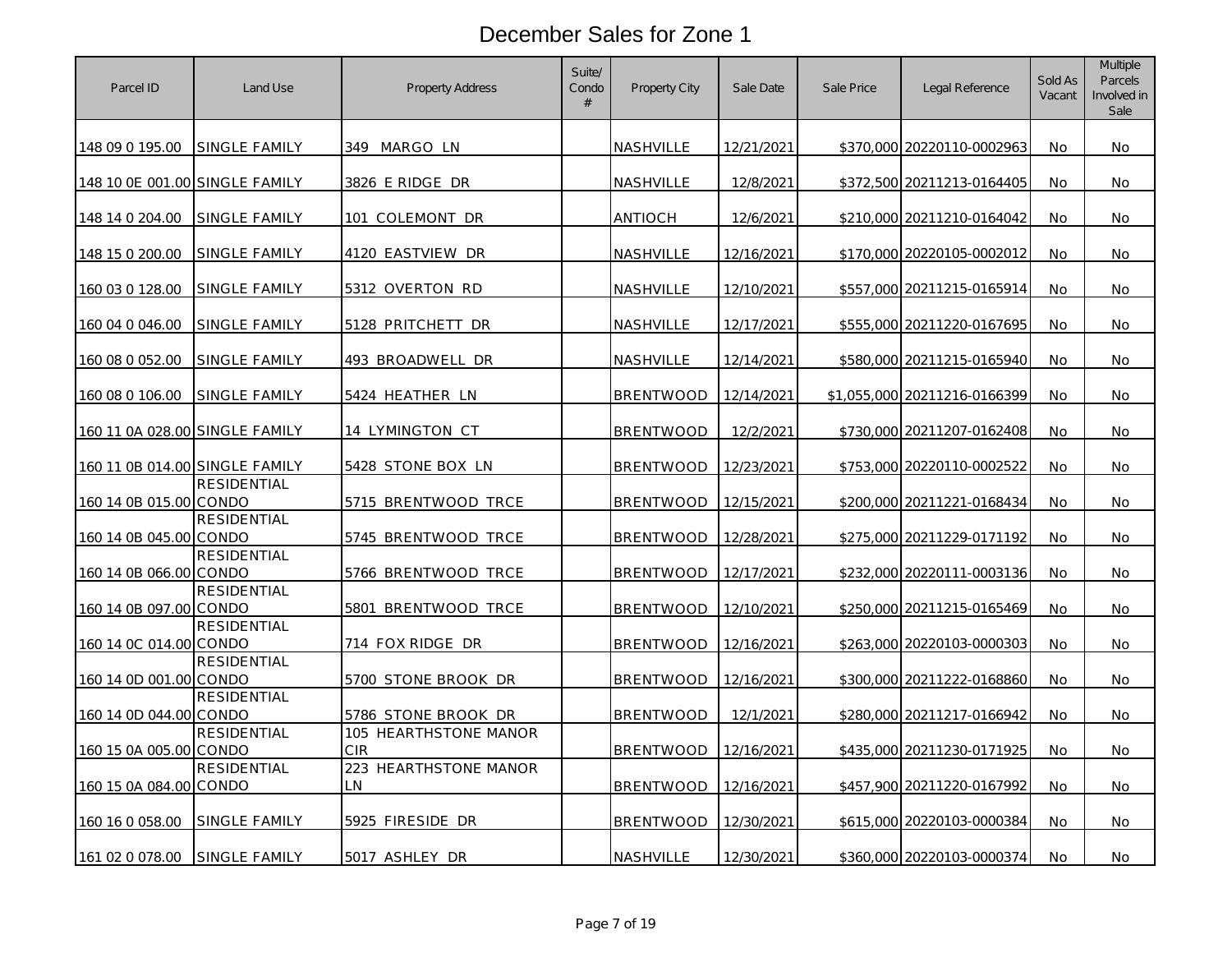| Parcel ID                             | Land Use           | <b>Property Address</b> | Suite/<br>Condo<br># | Property City    | Sale Date  | Sale Price | Legal Reference            | Sold As<br>Vacant | <b>Multiple</b><br>Parcels<br>Involved in<br>Sale |
|---------------------------------------|--------------------|-------------------------|----------------------|------------------|------------|------------|----------------------------|-------------------|---------------------------------------------------|
| 161 03 0 163.00                       | ZERO LOT LINE      | 5005 WILKERSON DR       |                      | NASHVILLE        | 12/6/2021  |            | \$295,000 20220104-0000897 | No                | No.                                               |
| 161 04 0 167.00                       | SINGLE FAMILY      | 5132 RAYWOOD LN         |                      | NASHVILLE        | 12/10/2021 |            | \$345,000 20211216-0166676 | No                | No                                                |
| <u>161 05 0 038.00</u>                | SINGLE FAMILY      | 5424 SAN MARCOS DR      |                      | NASHVILLE        | 12/29/2021 |            | \$715,000 20211230-0171761 | No                | No.                                               |
| 161 06 0 019.00                       | SINGLE FAMILY      | 5100 ASHLEY DR          |                      | NASHVILLE        | 12/9/2021  | \$390,000  | 20220112-0003851           | No                | No                                                |
| 161 06 0 158.00                       | SINGLE FAMILY      | 5115 BRUCEWOOD DR       |                      | <b>NASHVILLE</b> | 12/15/2021 |            | \$475,000 20211220-0167663 | <b>No</b>         | No.                                               |
| 161 06 0 177.00                       | SINGLE FAMILY      | 640 TOBYLYNN CT         |                      | NASHVILLE        | 12/20/2021 | \$485,000  | 20211223-0169664           | No                | No                                                |
| 161 07 0 016.00                       | SINGLE FAMILY      | 5128 HILSON RD          |                      | NASHVILLE        | 12/17/2021 |            | \$425,000 20211222-0159181 | <b>No</b>         | No.                                               |
| <u>161 07 0 106.00</u>                | <b>DUPLEX</b>      | 5168 HILSON RD          |                      | NASHVILLE        | 12/27/2021 | \$430,000  | 20220104-0001324           | No                | No                                                |
| 161 10 0A 014.00 SINGLE FAMILY        |                    | 5456 VILLAGE WAY        |                      | <u>NASHVILLE</u> | 12/17/2021 |            | \$400,000 20211228-0170303 | No                | No                                                |
| 161 10 0A 136.00 SINGLE FAMILY        |                    | 5332 HUNTERS RDG        |                      | NASHVILLE        | 12/20/2021 |            | \$386,000 20220111-0003479 | No                | No.                                               |
| <u>161 10 0A 229.00 SINGLE FAMILY</u> |                    | 4917 YORKSHIRE RD       |                      | <u>NASHVILLE</u> | 12/17/2021 | \$421,000  | 20211223-0170064           | <b>No</b>         | No                                                |
| 161 10 0B 018.00 SINGLE FAMILY        |                    | 705 ASHFIELD CT         |                      | NASHVILLE        | 12/10/2021 | \$405,000  | 20211220-0167713           | <b>No</b>         | No                                                |
| 161 11 0C 042.00 CONDO                | <b>RESIDENTIAL</b> | 333 YORKSHIRE CIR       |                      | NASHVILLE        | 12/7/2021  | \$212,000  | 20211209-0163664           | No                | No                                                |
| 161 14 0 006.00                       | SINGLE FAMILY      | 6012 STILLMEADOW DR     |                      | NASHVILLE        | 12/21/2021 |            | \$675,000 20220103-0000221 | <b>No</b>         | No                                                |
| 161 14 0 021.00                       | SINGLE FAMILY      | 15482 OLD HICKORY BLVD  |                      | NASHVILLE        | 12/22/2021 | \$699,900  | 20220103-0000048           | No                | No                                                |
| 161 14 0B 100.00 CONDO                | <b>RESIDENTIAL</b> | 100 HIGHLAND VILLA DR   |                      | NASHVILLE        | 12/29/2021 |            | \$305,000 20220103-0000652 | No                | No.                                               |
| 161 14 0B 229.00 CONDO                | <b>RESIDENTIAL</b> | 229 HIGHLAND VILLA CIR  |                      | NASHVILLE        | 12/24/2021 | \$395,000  | 20220104-0001190           | No                | No                                                |
| 161 15 0B 006.00 CONDO                | <b>RESIDENTIAL</b> | 508 SWISS AVE           |                      | NASHVILLE        | 12/6/2021  |            | \$275,000 20211209-0163726 | No                | No.                                               |
| 161 15 0B 026.00 CONDO                | <b>RESIDENTIAL</b> | 529 SWISS AVE           |                      | NASHVILLE        | 12/30/2021 |            | \$285,500 20220111-0003380 | No                | No                                                |
| 161 16 0A 015.00 CONDO                | RESIDENTIAL        | 129 SHADOW GLEN DR      |                      | NASHVILLE        | 12/30/2021 |            | \$282,500 20220114-0006253 | <b>No</b>         | No.                                               |
| 161 16 0A 027.00 CONDO                | <b>RESIDENTIAL</b> | 153 SHADOW GLEN DR      |                      | NASHVILLE        | 12/29/2021 |            | \$265,000 20220103-0000534 | No                | No                                                |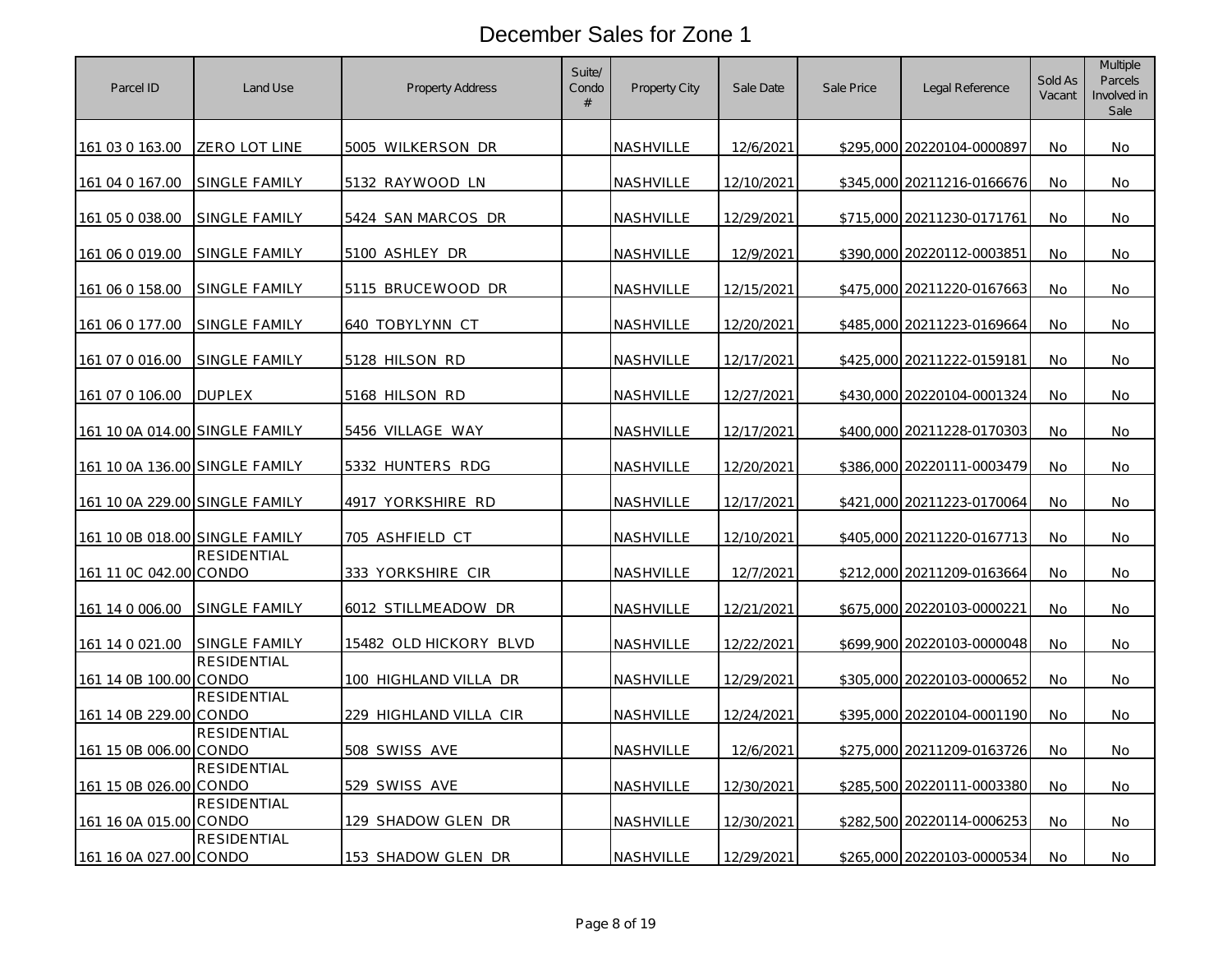| Parcel ID                      | Land Use             | <b>Property Address</b> | Suite/<br>Condo<br># | Property City    | Sale Date  | Sale Price | Legal Reference              | Sold As<br>Vacant | <b>Multiple</b><br>Parcels<br>Involved in<br>Sale |
|--------------------------------|----------------------|-------------------------|----------------------|------------------|------------|------------|------------------------------|-------------------|---------------------------------------------------|
| 161 16 0A 097.00 CONDO         | RESIDENTIAL          | 323 SHADOW GLEN DR      |                      | NASHVILLE        | 12/1/2021  |            | \$295,000 20211213-0164619   | No.               | No.                                               |
| 162 01 0 099.00                | SINGLE FAMILY        | 288 DELVIN DR           |                      | <b>ANTIOCH</b>   | 12/3/2021  |            | \$290,000 20211228-0170792   | No                | No                                                |
| 162 01 0A 012.00 CONDO         | <b>RESIDENTIAL</b>   | 411 HICKORY GLADE DR    |                      | <b>ANTIOCH</b>   | 12/1/2021  |            | \$195,000 20211208-0162713   | <b>No</b>         | No.                                               |
| 162 01 0A 014.00 CONDO         | RESIDENTIAL          | 415 HICKORY GLADE DR    |                      | <b>ANTIOCH</b>   | 12/9/2021  | \$200,000  | 20211213-0164847             | <b>No</b>         | No                                                |
| 162 02 0 100.00                | SINGLE FAMILY        | 4124 COLERIDGE DR       |                      | ANTIOCH          | 12/16/2021 |            | \$373,000 20211229-0171484   | No.               | No                                                |
| 162 02 0 131.00                | SINGLE FAMILY        | 4050 DARLENE DR         |                      | ANTIOCH          | 12/16/2021 | \$375,000  | 20211221-0168505             | No                | No                                                |
| 162 02 0 179.00                | SINGLE FAMILY        | 5037 COLEMONT DR        |                      | ANTIOCH          | 12/20/2021 |            | \$425,000 20211223-0169693   | No                | No                                                |
| 162 02 0A 020.00 SINGLE FAMILY |                      | 5009 LUKER LN           |                      | ANTIOCH          | 12/15/2021 |            | \$325,000 20211221-0168438   | No                | No                                                |
| 162 03 0 195.00                | SINGLE FAMILY        | 4983 KAREN RAY DR       |                      | <b>ANTIOCH</b>   | 12/17/2021 |            | \$5,435,787 20220112-0004172 | <b>No</b>         | Yes                                               |
| 162 05 0 010.00                | <b>SINGLE FAMILY</b> | 5203 BYRNE DR           |                      | NASHVILLE        | 12/23/2021 |            | \$310,000 20220103-0000404   | <b>No</b>         | No.                                               |
| 162 05 0 161.00                | SINGLE FAMILY        | 308 ASH GROVE DR        |                      | NASHVILLE        | 12/10/2021 |            | \$350,000 20220112-0004062   | <b>No</b>         | No                                                |
| 162 05 0 215.00                | SINGLE FAMILY        | 313 OCALA CT S          |                      | NASHVILLE        | 12/1/2021  |            | \$399,000 20211203-0160613   | No                | No                                                |
| 162 05 0 241.00                | SINGLE FAMILY        | 332 OCALA DR            |                      | <b>NASHVILLE</b> | 12/21/2021 |            | \$263,000 20220113-0005197   | No                | No                                                |
| 162 05 0 241.00                | SINGLE FAMILY        | 332 OCALA DR            |                      | NASHVILLE        | 12/21/2021 |            | \$256,000 20211230-0171540   | No                | No                                                |
| 162 05 0 249.00                | SINGLE FAMILY        | 313 TOWNES DR           |                      | NASHVILLE        | 12/2/2021  |            | \$360,000 20211220-0167570   | <b>No</b>         | <b>No</b>                                         |
| 162 05 0C 048.00 CONDO         | <b>RESIDENTIAL</b>   | 5515 COUNTRY DR         | 48                   | <b>NASHVILLE</b> | 12/17/2021 |            | \$250,000 20220110-0002630   | No                | No.                                               |
| 162 07 0 154.00                | SINGLE FAMILY        | 116 BENZING RD          |                      | <b>ANTIOCH</b>   | 12/15/2021 | \$282.841  | 20211221-0168772             | <b>No</b>         | No.                                               |
| 162 08 0 051.00                | <b>SINGLE FAMILY</b> | 4952 SHIHMEN DR         |                      | <b>ANTIOCH</b>   | 12/22/2021 |            | \$262,650 20220103-0000789   | <b>No</b>         | No.                                               |
| 162 09 0 065.00                | SINGLE FAMILY        | 263 ASH GROVE DR        |                      | NASHVILLE        | 12/22/2021 |            | \$334,900 20220104-0001353   | No                | No                                                |
| 162 09 0A 053.00 CONDO         | <b>RESIDENTIAL</b>   | 5510 COUNTRY DR         | 53                   | NASHVILLE        | 12/28/2021 |            | \$210,000 20220111-0003434   | <b>No</b>         | No.                                               |
| 162 09 0A 083.00 CONDO         | <b>RESIDENTIAL</b>   | 5510 COUNTRY DR         | 83                   | NASHVILLE        | 12/8/2021  |            | \$210,000 20211213-0164628   | No                | No                                                |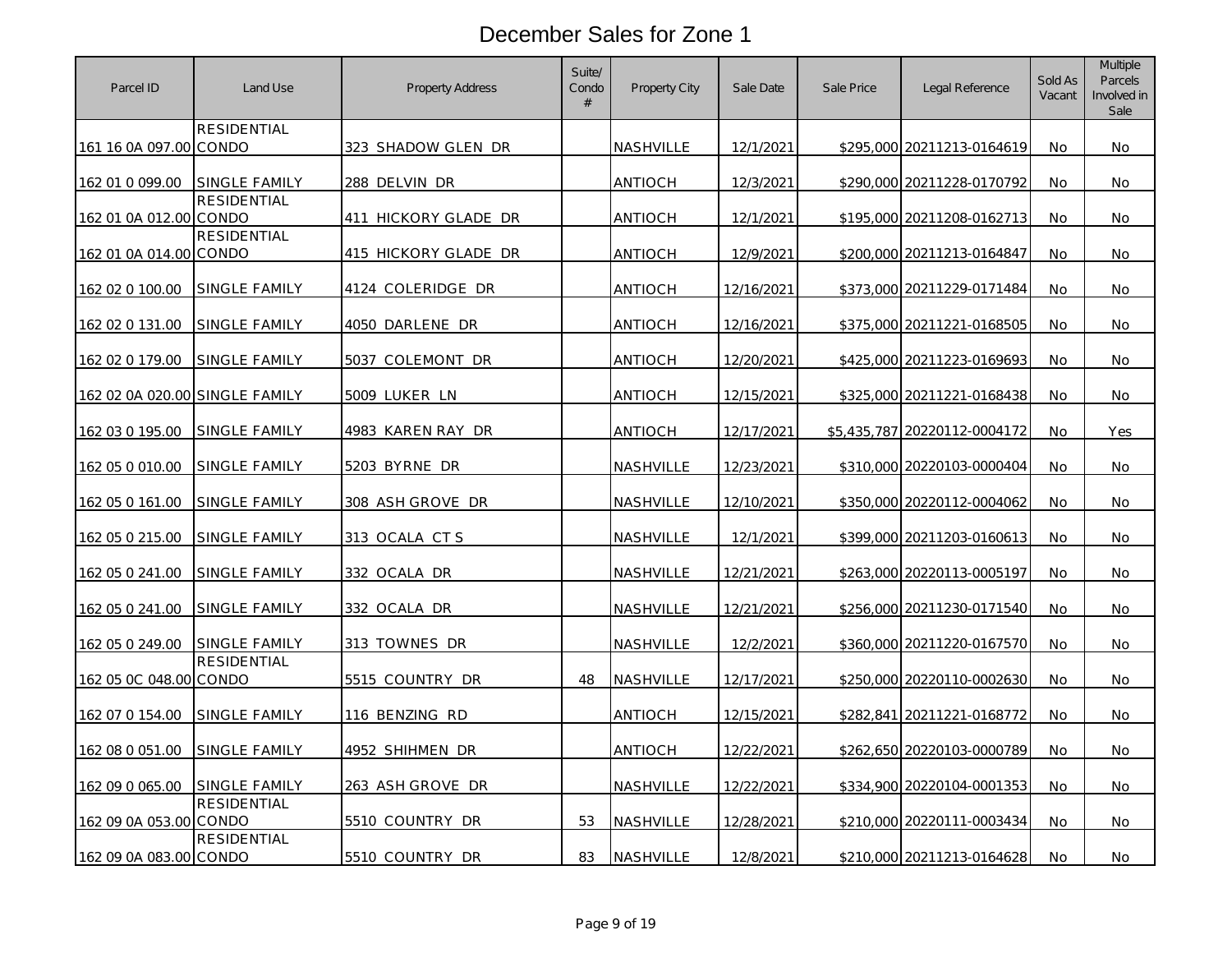| Parcel ID                      | Land Use                                    | Property Address             | Suite/<br>Condo<br>$\#$ | <b>Property City</b> | Sale Date  | Sale Price | Legal Reference              | Sold As<br>Vacant | <b>Multiple</b><br>Parcels<br>Involved in<br>Sale |
|--------------------------------|---------------------------------------------|------------------------------|-------------------------|----------------------|------------|------------|------------------------------|-------------------|---------------------------------------------------|
| 162 09 0A 123.00 CONDO         | <b>RESIDENTIAL</b>                          | 5510 COUNTRY DR              | 123                     | <b>NASHVILLE</b>     | 12/30/2021 |            | \$285,000 20220105-0002027   | <b>No</b>         | No                                                |
|                                | <b>RESIDENTIAL</b>                          |                              |                         |                      |            |            |                              |                   |                                                   |
| 162 09 0D 004.00 CONDO         | RESIDENTIAL                                 | 2007 PINECREST DR            |                         | NASHVILLE            | 12/22/2021 |            | \$263,000 20211230-0171751   | No                | No                                                |
| 162 12 0B 007.00 CONDO         |                                             | 1345 BELL RD                 | 306                     | <b>ANTIOCH</b>       | 12/28/2021 |            | \$303,500 20211230-0172101   | <b>No</b>         | No.                                               |
| 162 12 0B 082.00 CONDO         | <b>RESIDENTIAL</b>                          | 1345 BELL RD                 | 433                     | <b>ANTIOCH</b>       | 12/2/2021  |            | \$262,800 20211206-0161172   | <b>No</b>         | No                                                |
| 171 00 0 067.00                | SINGLE FAMILY                               | 5680 CLOVERLAND DR           |                         | <b>BRENTWOOD</b>     | 12/15/2021 |            | \$1,341,000 20211222-0169150 | <b>No</b>         | Yes                                               |
| 171 03 0A 177.00 SINGLE FAMILY |                                             | 5337 FREDERICKSBURG WAY<br>W |                         | <b>BRENTWOOD</b>     | 12/13/2021 | \$625,000  | 20211221-0168187             | No                | No                                                |
| 171 03 0B 167.00 CONDO         | <b>RESIDENTIAL</b>                          | 123 CARRIAGE CT              |                         | <b>BRENTWOOD</b>     | 12/1/2021  |            | \$456,000 20211209-0163505   | No                | No                                                |
| 171 03 0B 211.00 CONDO         | <b>RESIDENTIAL</b>                          | 601 OLD HICKORY BLVD         | 17                      | <b>BRENTWOOD</b>     | 12/8/2021  |            | \$380,000 20211210-0164026   | No                | No                                                |
| 171 04 0C 034.00 CONDO         | <b>RESIDENTIAL</b>                          | 906 CATLOW CT                |                         | <b>BRENTWOOD</b>     | 12/29/2021 |            | \$460,000 20211230-0171786   | No                | No                                                |
| 171 08 0A 011.00 SINGLE FAMILY |                                             | 5420 COTTONPORT DR           |                         | <b>BRENTWOOD</b>     | 12/10/2021 |            | \$599,000 20211214-0165311   | No                | No                                                |
| 171 08 0A 081.00 SINGLE FAMILY |                                             | 1049 BEECH TREE LN           |                         | <b>BRENTWOOD</b>     | 12/2/2021  |            | \$700,000 20211207-0162381   | <b>No</b>         | No                                                |
| 172 01 0A 003.00 SINGLE FAMILY |                                             | 6 TODGERS CT                 |                         | <b>BRENTWOOD</b>     | 12/9/2021  |            | \$587,000 20220119-0007403   | No                | No                                                |
| 172 01 0A 006.00 SINGLE FAMILY |                                             | 1 TODGERS CT                 |                         | <b>BRENTWOOD</b>     | 12/1/2021  |            | \$460,000 20211216-0166224   | <b>No</b>         | No.                                               |
| 172 02 0 056.00                | SINGLE FAMILY                               | 5635 MYRTLEWOOD DR           |                         | NASHVILLE            | 12/16/2021 |            | \$605,000 20211230-0171602   | No                | No                                                |
|                                | VACANT<br>172 02 0A 005.00 RESIDENTIAL LAND | 5808<br>WOODLAND HILLS DR    |                         | <b>NASHVILLE</b>     | 12/10/2021 | \$171,000  | 20220104-0000914             | Yes               | No                                                |
|                                | VACANT<br>172 02 0A 005.00 RESIDENTIAL LAND | 5808 WOODLAND HILLS DR       |                         | NASHVILLE            | 12/13/2021 |            | \$189,995 20220201-0011255   | Yes               | No                                                |
| 172 03 0A 135.00 SINGLE FAMILY |                                             | 1717 BOXWOOD DR              |                         | <b>NASHVILLE</b>     | 12/10/2021 |            | \$548,000 20211215-0165784   | No                | No                                                |
| 172 03 0A 152.00 SINGLE FAMILY |                                             | 1732<br>BOXWOOD DR           |                         | NASHVILLE            | 12/29/2021 |            | \$850,000 20220105-0002348   | No                | No                                                |
| 172 03 0A 155.00 SINGLE FAMILY |                                             | BOXWOOD DR<br>1744           |                         | NASHVILLE            | 12/6/2021  |            | \$850,000 20211221-0168210   | <b>No</b>         | No.                                               |
| 172 03 0A 169.00 SINGLE FAMILY |                                             | 1733 BOXWOOD DR              |                         | NASHVILLE            | 12/23/2021 |            | \$800,000 20220103-0000805   | No                | No.                                               |
| 172 03 0B 040.00 SINGLE FAMILY |                                             | 632 MAGNOLIA LN              |                         | NASHVILLE            | 12/17/2021 |            | \$5,435,787 20220112-0004172 | No                | Yes                                               |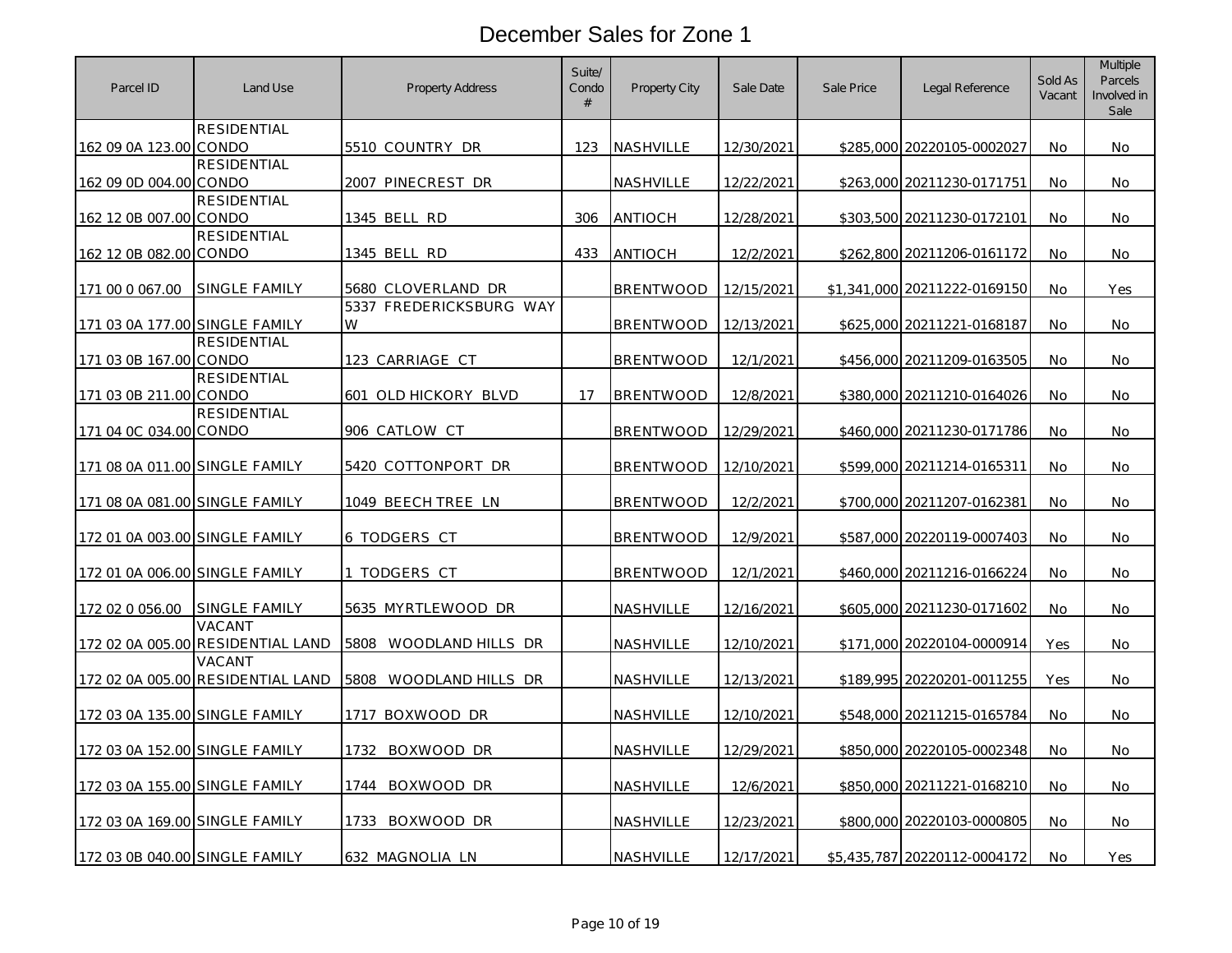| Parcel ID                      | Land Use             | <b>Property Address</b>        | Suite/<br>Condo<br># | Property City    | Sale Date         | Sale Price | Legal Reference              | Sold As<br>Vacant | <b>Multiple</b><br>Parcels<br>Involved in<br>Sale |
|--------------------------------|----------------------|--------------------------------|----------------------|------------------|-------------------|------------|------------------------------|-------------------|---------------------------------------------------|
| 172 04 0A 068.00 SINGLE FAMILY |                      | 1249 BRENTWOOD<br>HIGHLANDS DR |                      | <b>NASHVILLE</b> | 12/9/2021         |            | \$385,000 20211213-0164752   | No                | No.                                               |
| 172 05 0B 148.00 SINGLE FAMILY |                      | 5941 WESTHEIMER DR             |                      | <b>BRENTWOOD</b> | 12/27/2021        |            | \$554,200 20220120-0007559   | No                | No                                                |
| 172 06 0A 015.00 SINGLE FAMILY |                      | 6061 FRONTIER LN               |                      | <u>NASHVILLE</u> | 12/1/2021         |            | \$615,000 20211208-0162905   | <b>No</b>         | No.                                               |
| 172 08 0 022.00                | <b>SINGLE FAMILY</b> | 405 KINHAWK DR                 |                      | NASHVILLE        | 12/14/2021        |            | \$430,000 20211217-0167367   | <b>No</b>         | No                                                |
| 172 08 0A 012.00 SINGLE FAMILY |                      | 1632 HUNTERS BRANCH RD         |                      | <b>ANTIOCH</b>   | 12/21/2021        |            | \$301,000 20211230-0171903   | <b>No</b>         | No.                                               |
| 172 08 0B 012.00 SINGLE FAMILY |                      | 105 WALKING HORSE CT           |                      | NASHVILLE        | 12/30/2021        | \$420,000  | 20220103-0000353             | No                | No.                                               |
| 172 08 0B 038.00 SINGLE FAMILY |                      | 1608 CELEBRATION WAY           |                      | NASHVILLE        | 12/7/2021         |            | \$415,900 20211209-0163319   | No                | No                                                |
| 172 08 0B 042.00 SINGLE FAMILY |                      | 1805 CHAMPIONS DR              |                      | NASHVILLE        | 12/16/2021        | \$365,000  | 20211221-0168714             | No                | No                                                |
| 172 09 0A 111.00 SINGLE FAMILY |                      | 800 WICKSHIRE DR               |                      | <b>BRENTWOOD</b> | 12/9/2021         |            | \$630,000 20211216-0166054   | No                | No                                                |
| 172 10 0B 135.00 SINGLE FAMILY |                      | 408 CALEDONIAN CT              |                      | <u>NASHVILLE</u> | 12/13/2021        |            | \$730,000 20211217-0167003   | No                | No                                                |
| 172 12 0B 030.00 SINGLE FAMILY |                      | 1420 WOODFIELD DR              |                      | NASHVILLE        | 12/9/2021         |            | \$388,000 20211216-0166333   | <b>No</b>         | No                                                |
| 172 12 0B 073.00 SINGLE FAMILY |                      | 2601 CALL HILL RD              |                      | NASHVILLE        | <u>12/14/2021</u> |            | \$450,000 20211221-0168419   | No                | No                                                |
| 172 12 0B 154.00 SINGLE FAMILY |                      | 308 ROUNDHILL CV               |                      | NASHVILLE        | 12/3/2021         |            | \$406,000 20211209-0163279   | <b>No</b>         | No.                                               |
| 172 12 0B 170.00 SINGLE FAMILY |                      | 3408 COBBLE ST                 |                      | NASHVILLE        | 12/17/2021        |            | \$5,435,787 20220112-0004172 | No                | Yes                                               |
| 172 12 0B 186.00 SINGLE FAMILY |                      | 3217 COBBLE ST                 |                      | NASHVILLE        | 12/15/2021        |            | \$500,000 20211216-0166243   | No                | No                                                |
| 172 12 0B 325.00 SINGLE FAMILY |                      | 3444 COBBLE ST                 |                      | NASHVILLE        | 12/28/2021        |            | \$422,000 20211229-0171055   | No                | No                                                |
| 172 12 0B 356.00 SINGLE FAMILY |                      | 3025 CODY HILL RD              |                      | <u>NASHVILLE</u> | 12/9/2021         |            | \$450,000 20211217-0166847   | No                | No                                                |
| 172 12 0D 395.00 CONDO         | <b>RESIDENTIAL</b>   | 7231 ALTHORP WAY               | $\overline{7}$       | NASHVILLE        | 12/29/2021        |            | \$255,000 20220111-0003467   | No                | No                                                |
| 172 12 0D 413.00 CONDO         | RESIDENTIAL          | 7233 ALTHORP WAY               | 11                   | <b>NASHVILLE</b> | 12/29/2021        |            | \$279,900 20220111-0003746   | No                | <b>No</b>                                         |
| 172 14 0A 071.00 SINGLE FAMILY |                      | 708 MISTY PINES CIR            |                      | NASHVILLE        | 12/2/2021         |            | \$600,000 20211209-0163286   | No                | No.                                               |
| 172 14 0A 112.00 SINGLE FAMILY |                      | 1825 APPLE RIDGE CIR           |                      | NASHVILLE        | 12/17/2021        |            | \$615,000 20220103-0000562   | No                | No                                                |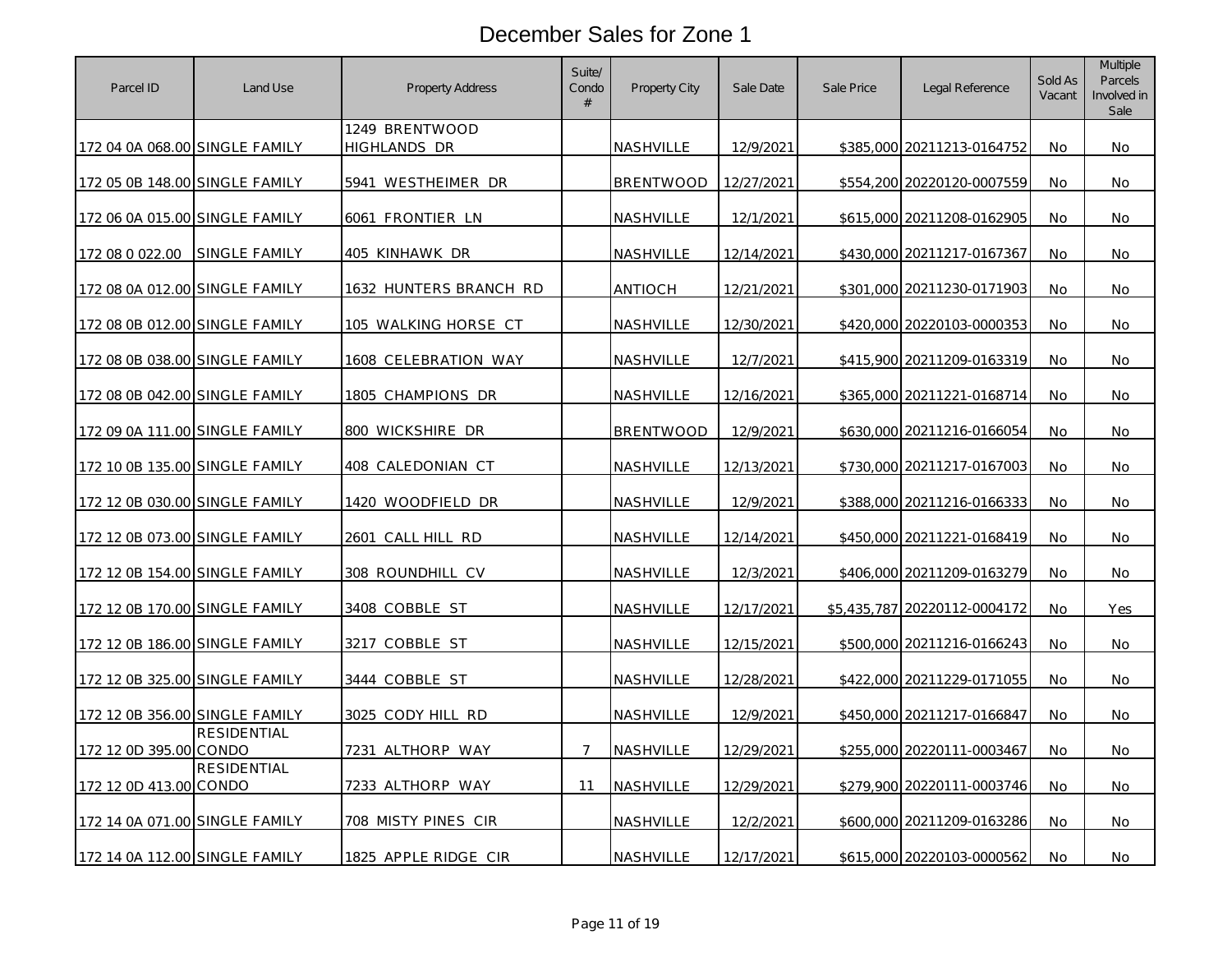| Parcel ID                      | Land Use             | Property Address      | Suite/<br>Condo<br># | Property City    | Sale Date  | Sale Price | Legal Reference            | Sold As<br>Vacant | <b>Multiple</b><br>Parcels<br>Involved in<br>Sale |
|--------------------------------|----------------------|-----------------------|----------------------|------------------|------------|------------|----------------------------|-------------------|---------------------------------------------------|
| 172 14 0B 034.00 SINGLE FAMILY |                      | 4532 WINFIELD DR      |                      | NASHVILLE        | 12/3/2021  |            | \$600,000 20211209-0163656 | No.               | No.                                               |
| 172 14 0B 072.00 SINGLE FAMILY |                      | 4808 REDCASTLE RDG    |                      | NASHVILLE        | 12/13/2021 |            | \$742,000 20211217-0166999 | No                | No.                                               |
| 172 14 0B 092.00 SINGLE FAMILY |                      | 4512 WINFIELD DR      |                      | NASHVILLE        | 12/13/2021 |            | \$722,500 20211216-0166693 | No                | No                                                |
| 172 14 0B 095.00 SINGLE FAMILY |                      | 1413 WEXFORD DOWNS LN |                      | NASHVILLE        | 12/28/2021 |            | \$618,000 20220105-0001574 | No                | No                                                |
| 172 14 0B 230.00 SINGLE FAMILY |                      | 1325 WEXFORD DOWNS LN |                      | NASHVILLE        | 12/10/2021 |            | \$705,000 20211216-0166540 | No                | No                                                |
| 172 14 0B 231.00 SINGLE FAMILY |                      | 1329 WEXFORD DOWNS LN |                      | <b>NASHVILLE</b> | 12/13/2021 | \$700,000  | 20211220-0168081           | No                | No                                                |
| 172 15 0 002.00                | SINGLE FAMILY        | 6125 MT PISGAH RD     |                      | NASHVILLE        | 12/2/2021  |            | \$800,000 20211207-0162200 | <b>No</b>         | No.                                               |
| 172 15 0A 037.00 SINGLE FAMILY |                      | 3508 COBBLE ST        |                      | <u>NASHVILLE</u> | 12/14/2021 | \$415,000  | 20211220-0167656           | No                | No                                                |
| 172 15 0A 075.00 SINGLE FAMILY |                      | 1208 HOLT HILLS CT    |                      | <u>NASHVILLE</u> | 12/15/2021 |            | \$477,000 20211221-0168405 | No                | No                                                |
| 173 01 0 088.00                | <b>SINGLE FAMILY</b> | 243 CEDARVIEW DR      |                      | ANTIOCH          | 12/23/2021 |            | \$330,000 20211228-0170481 | <b>No</b>         | No.                                               |
| 173 01 0 187.00                | ZERO LOT LINE        | 524 MAXINE DR         |                      | <b>ANTIOCH</b>   | 12/7/2021  | \$205,000  | 20211209-0163595           | <b>No</b>         | No.                                               |
| 173 01 0 204.00                | ZERO LOT LINE        | 1210 WESTRIDGE CT     |                      | <b>ANTIOCH</b>   | 12/8/2021  |            | \$199,999 20211213-0164407 | <b>No</b>         | No                                                |
| 173 04 0A 028.00 SINGLE FAMILY |                      | 189 BRIAN CIR         |                      | ANTIOCH          | 12/23/2021 |            | \$429,000 20220201-0011621 | No                | No                                                |
| 173 04 0A 043.00 SINGLE FAMILY |                      | 209 BEN ALEX CT       |                      | ANTIOCH          | 12/16/2021 |            | \$455,000 20211220-0168110 | No                | No                                                |
| 173 04 0A 052.00 SINGLE FAMILY |                      | 308 OAK HIGHLAND CT   |                      | ANTIOCH          | 12/30/2021 |            | \$320,000 20220105-0002267 | <b>No</b>         | No                                                |
| 173 04 0A 263.00 SINGLE FAMILY |                      | 5417 OAK CHASE DR     |                      | ANTIOCH          | 12/29/2021 |            | \$460,000 20220112-0004127 | No                | No                                                |
| 173 04 0A 295.00 SINGLE FAMILY |                      | 5464 OAK CHASE DR     |                      | ANTIOCH          | 12/3/2021  |            | \$450,000 20211209-0163232 | No                | No                                                |
| 173 05 0A 181.00 CONDO         | <b>RESIDENTIAL</b>   | 1737 RED JACKET DR    |                      | ANTIOCH          | 12/9/2021  |            | \$300,000 20211216-0166538 | No                | No                                                |
| 173 05 0A 189.00 CONDO         | RESIDENTIAL          | 1721 RED JACKET DR    |                      | <b>ANTIOCH</b>   | 12/1/2021  |            | \$275,000 20211208-0162900 | <b>No</b>         | No.                                               |
| 173 08 0A 030.00 SINGLE FAMILY |                      | 905 CREEKEDGE CT      |                      | <b>ANTIOCH</b>   | 12/7/2021  |            | \$465,000 20211216-0166256 | <b>No</b>         | No.                                               |
| 173 09 0A 232.00 SINGLE FAMILY |                      | 7160 SUNNYWOOD DR     |                      | NASHVILLE        | 12/7/2021  |            | \$415,000 20211210-0163978 | No                | No                                                |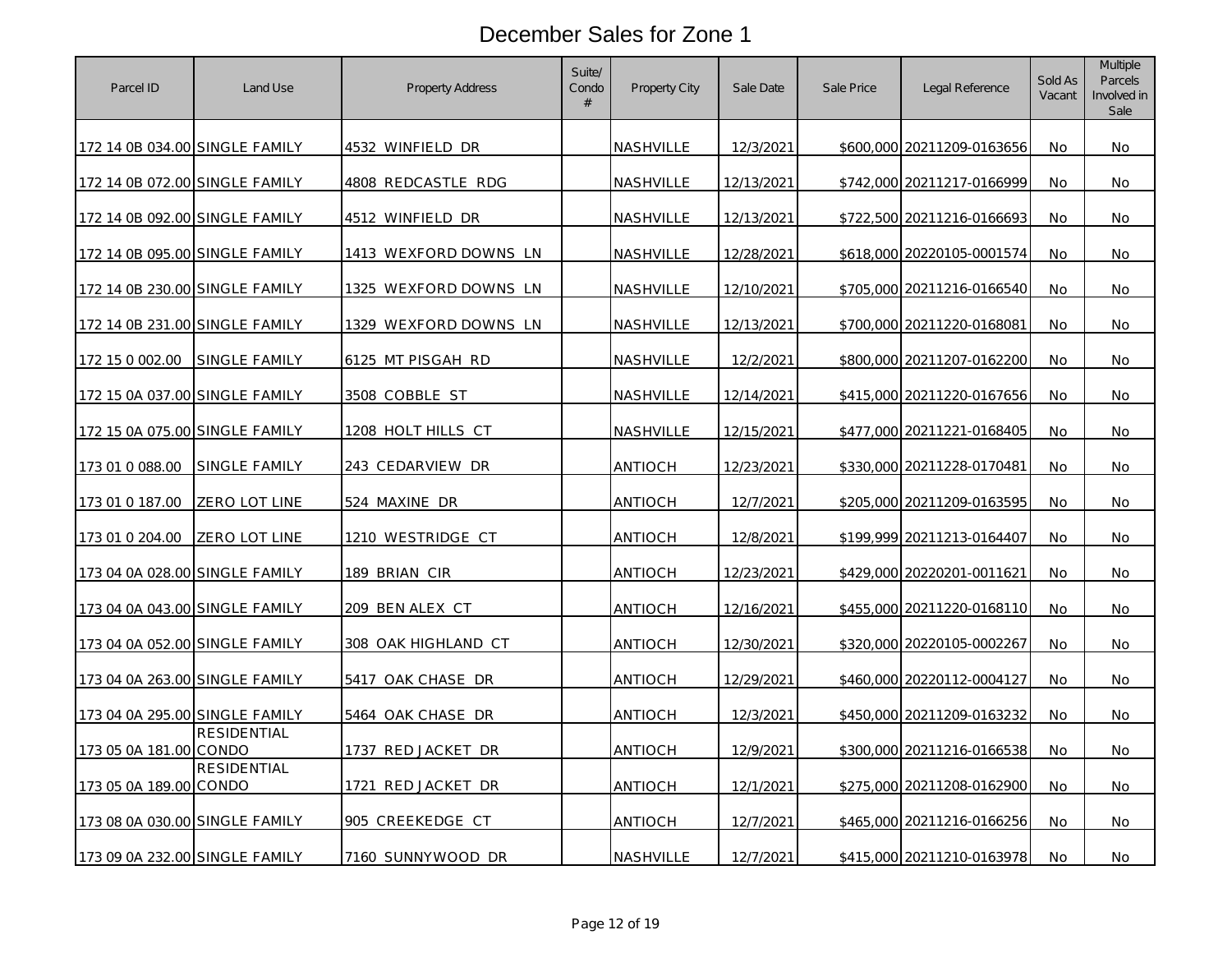| Parcel ID                      | Land Use | Property Address     | Suite/<br>Condo<br># | Property City    | Sale Date  | Sale Price | Legal Reference            | Sold As<br>Vacant | <b>Multiple</b><br>Parcels<br>Involved in<br>Sale |
|--------------------------------|----------|----------------------|----------------------|------------------|------------|------------|----------------------------|-------------------|---------------------------------------------------|
| 173 09 0A 509.00 SINGLE FAMILY |          | 8706 GAUPHIN PL      |                      | <b>NASHVILLE</b> | 12/20/2021 |            | \$339,600 20211228-0170507 | No                | No.                                               |
| 173 09 0A 607.00 SINGLE FAMILY |          | 2407 ALTERAS DR      |                      | NASHVILLE        | 12/15/2021 |            | \$321,500 20211217-0167350 | No                | No                                                |
| 173 09 0A 653.00 SINGLE FAMILY |          | 4350 BARNES COVE DR  |                      | NASHVILLE        | 12/3/2021  |            | \$342,900 20211209-0163107 | <b>No</b>         | No.                                               |
| 173 09 0A 684.00 SINGLE FAMILY |          | 2705 DRACUT LN       |                      | NASHVILLE        | 12/22/2021 |            | \$365,000 20220103-0000145 | No                | No                                                |
| 173 09 0B 014.00 SINGLE FAMILY |          | 4052 BARNES COVE DR  |                      | <b>ANTIOCH</b>   | 12/16/2021 |            | \$500,000 20211221-0168193 | No                | No                                                |
| 173 09 0B 042.00 SINGLE FAMILY |          | 4092 BARNES COVE DR  |                      | ANTIOCH          | 12/23/2021 | \$495,000  | 20220105-0001979           | No                | No                                                |
| 173 09 0B 122.00 SINGLE FAMILY |          | 2809 HAVERSHAM CT    |                      | <b>ANTIOCH</b>   | 12/29/2021 |            | \$475,000 20211230-0172099 | No                | No                                                |
| 173 10 OC 112.00 SINGLE FAMILY |          | 281<br>BLACKPOOL DR  |                      | NASHVILLE        | 12/20/2021 |            | \$496,761 20211223-0170099 | No                | <b>No</b>                                         |
| 173 10 0D 150.00 SINGLE FAMILY |          | 1109<br>KNOBCREST CT |                      | ANTIOCH          | 12/15/2021 | \$511,000  | 20211228-0170313           | <b>No</b>         | No                                                |
| 173 15 0A 144.00 SINGLE FAMILY |          | 157 CLAYBROOK LN     |                      | ANTIOCH          | 12/8/2021  | \$420,000  | 20211213-0164538           | No                | No                                                |
| 173 16 0A 050.00 SINGLE FAMILY |          | 3833 GRANT RIDGE LN  |                      | ANTIOCH          | 12/23/2021 |            | \$350,000 20220104-0001441 | <b>No</b>         | No.                                               |
| 174 01 0A 099.00 SINGLE FAMILY |          | 1084 SHIRE DR        |                      | <b>ANTIOCH</b>   | 12/2/2021  | \$335,000  | 20211206-0161534           | <b>No</b>         | No                                                |
| 174 01 0A 213.00 SINGLE FAMILY |          | BOMBADIL LN<br>1305  |                      | <b>ANTIOCH</b>   | 12/27/2021 |            | \$356,000 20220111-0003265 | No                | No                                                |
| 174 11 0A 134.00 SINGLE FAMILY |          | 1209 BLAIRFIELD DR   |                      | ANTIOCH          | 12/20/2021 |            | \$480,000 20211230-0172126 | No                | No                                                |
| 174 11 0A 166.00 SINGLE FAMILY |          | 2132 CAMILLE DR      |                      | ANTIOCH          | 12/9/2021  |            | \$300,500 20211220-0167623 | <b>No</b>         | No                                                |
| 174 11 0A 342.00 SINGLE FAMILY |          | 2909 KATONKA CT      |                      | <b>ANTIOCH</b>   | 12/13/2021 |            | \$355,000 20211223-0169618 | No                | No                                                |
| 174 11 0A 530.00 SINGLE FAMILY |          | 1457 OHARA DR        |                      | <b>ANTIOCH</b>   | 12/3/2021  | \$388,000  | 20211210-0164351           | <b>No</b>         | <b>No</b>                                         |
| 174 11 0B 020.00 SINGLE FAMILY |          | 6113 CANE SPRINGS RD |                      | ANTIOCH          | 12/27/2021 |            | \$427,000 20211228-0170501 | No                | No                                                |
| 174 11 0B 021.00 SINGLE FAMILY |          | 6117 CANE SPRINGS RD |                      | ANTIOCH          | 12/20/2021 |            | \$360,000 20211223-0170091 | No                | No                                                |
| 174 11 0B 027.00 SINGLE FAMILY |          | 6100 CANE SPRINGS RD |                      | <b>ANTIOCH</b>   | 12/29/2021 |            | \$403,000 20220103-0000363 | <b>No</b>         | No                                                |
| 174 11 0B 047.00 SINGLE FAMILY |          | 4304 LUKE CT         |                      | ANTIOCH          | 12/28/2021 |            | \$405,000 20220105-0001858 | No                | No                                                |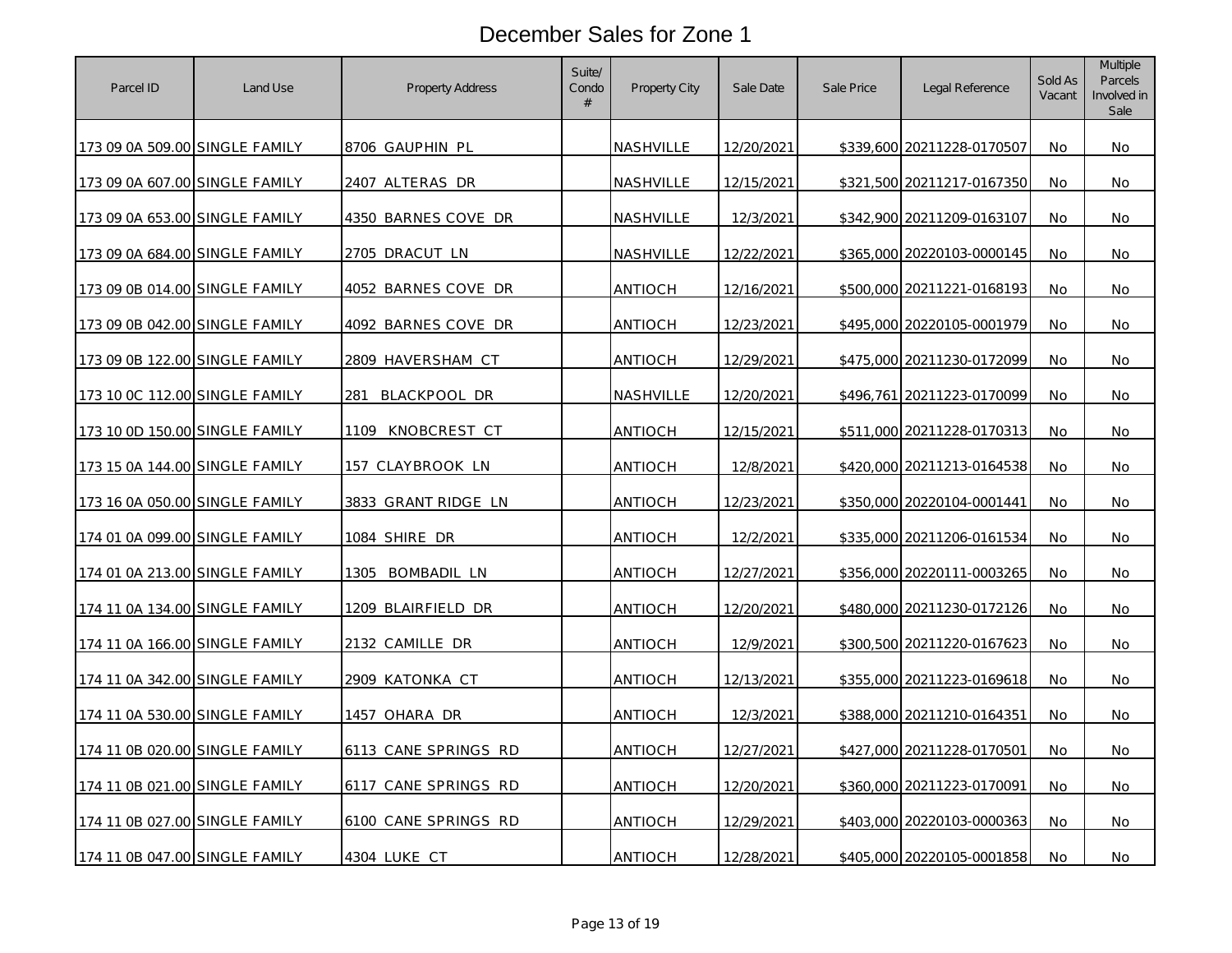| Parcel ID                             | Land Use                                    | Property Address            | Suite/<br>Condo<br># | Property City    | Sale Date  | Sale Price  | Legal Reference              | Sold As<br>Vacant | <b>Multiple</b><br>Parcels<br>Involved in<br>Sale |
|---------------------------------------|---------------------------------------------|-----------------------------|----------------------|------------------|------------|-------------|------------------------------|-------------------|---------------------------------------------------|
| 174 13 0A 137.00 SINGLE FAMILY        |                                             | 882 DAYBREAK DR             |                      | ANTIOCH          | 12/29/2021 |             | \$430,000 20220110-0002606   | No.               | No.                                               |
| 180 02 0A 062.00 SINGLE FAMILY        |                                             | 1260 BEECH HOLLOW DR        |                      | NASHVILLE        | 12/15/2021 | \$775,000   | 20211221-0168353             | No                | No                                                |
| 180 03 0A 086.00 SINGLE FAMILY        |                                             | 804 HOLT GROVE CT           |                      | NASHVILLE        | 12/7/2021  |             | \$550,000 20211213-0164691   | <b>No</b>         | No.                                               |
| 180 04 0B 060.00 SINGLE FAMILY        |                                             | 3075 BROOKVIEW FOREST<br>DR |                      | NASHVILLE        | 12/1/2021  | \$560,000   | 20211203-0160736             | <b>No</b>         | No                                                |
| 181 01 0A 154.00 SINGLE FAMILY        |                                             | 7332 CAMPTON RD             |                      | NASHVILLE        | 12/17/2021 |             | \$5.435.787 20220112-0004172 | No.               | Yes                                               |
| 181 01 0B 084.00 SINGLE FAMILY        |                                             | 648 SUGAR MILL<br>DR        |                      | NASHVILLE        | 12/10/2021 | \$540,000   | 20211223-0169600             | <b>No</b>         | No                                                |
| <u>181 01 0B 104.00 SINGLE FAMILY</u> |                                             | 7629 MINT LEAF DR           |                      | <u>NASHVILLE</u> | 12/30/2021 |             | \$470,000 20220105-0002216   | <b>No</b>         | <b>No</b>                                         |
| 181 01 0B 176.00 SINGLE FAMILY        |                                             | 7321 SUGARLOAF DR           |                      | NASHVILLE        | 12/3/2021  |             | \$436,000 20211207-0162357   | <b>No</b>         | No                                                |
| 181 01 0B 252.00 SINGLE FAMILY        |                                             | 7908 KIRKFIELD DR           |                      | NASHVILLE        | 12/22/2021 | \$495,000   | 20211223-0169816             | No.               | <b>No</b>                                         |
| 181 02 0A 053.00 CONDO                | RESIDENTIAL                                 | 8221 LENOX CREEKSIDE DR     | 11                   | <b>ANTIOCH</b>   | 12/8/2021  |             | \$270,000 20211216-0166338   | No                | No                                                |
| 181 02 0A 061.00 CONDO                | <b>RESIDENTIAL</b>                          | 8231 LENOX CREEKSIDE DR     | 5                    | ANTIOCH          | 12/7/2021  |             | \$280,000 20211209-0163668   | <b>No</b>         | <b>No</b>                                         |
| 181 02 0A 217.00 CONDO                | <b>RESIDENTIAL</b>                          | 8131 LENOX CREEKSIDE DR     | $\overline{2}$       | <b>ANTIOCH</b>   | 12/9/2021  |             | \$241,000 20211216-0166078   | <b>No</b>         | No                                                |
| 181 03 0A 189.00 SINGLE FAMILY        |                                             | 7125 CALDERWOOD DR          |                      | <b>ANTIOCH</b>   | 12/6/2021  |             | \$430,000 20211209-0163009   | No                | No                                                |
| 181 05 0A 112.00 CONDO                | <b>RESIDENTIAL</b>                          | 934 GOVERNORS CT            | 112                  | <b>ANTIOCH</b>   | 12/2/2021  |             | \$250,000 20211207-0161748   | <b>No</b>         | No.                                               |
| 181 05 0A 924.00 CONDO                | <b>RESIDENTIAL</b>                          | 924<br>GOVERNORS CT         |                      | ANTIOCH          | 12/3/2021  | \$330,000   | 20211206-0161386             | <b>No</b>         | No                                                |
| 181 06 0B 003.00 SINGLE FAMILY        |                                             | 484 RED SUNSET CT           |                      | <b>BRENTWOOD</b> | 12/17/2021 |             | \$610,000 20211223-0169720   | <b>No</b>         | No.                                               |
| 181 07 0A 038.00 SINGLE FAMILY        |                                             | KATZ LN<br>9721             |                      | <b>BRENTWOOD</b> | 12/17/2021 | \$5,435,787 | 20220112-0004172             | No                | Yes                                               |
| <u>181 10 0A 294.00 SINGLE FAMILY</u> |                                             | 7852 OAKFIELD GRV           |                      | <b>BRENTWOOD</b> | 12/14/2021 | \$515,000   | 20220114-0006063             | <b>No</b>         | No.                                               |
| 181 11 0B 085.00 SINGLE FAMILY        |                                             | 7387 AUTUMN CROSSING<br>WAY |                      | <b>BRENTWOOD</b> | 12/22/2021 |             | \$470,000 20211228-0170442   | <b>No</b>         | No                                                |
|                                       | VACANT<br>181 11 0D 099.00 RESIDENTIAL LAND | 1092 INDIGO ALY             |                      | <b>BRENTWOOD</b> | 12/20/2021 |             | \$1,320,000 20211222-0169359 | Yes               | Yes                                               |
|                                       | VACANT<br>181 11 0D 100.00 RESIDENTIAL LAND | 1088 INDIGO ALY             |                      | <b>BRENTWOOD</b> | 12/20/2021 |             | \$1,320,000 20211222-0169359 | Yes               | Yes                                               |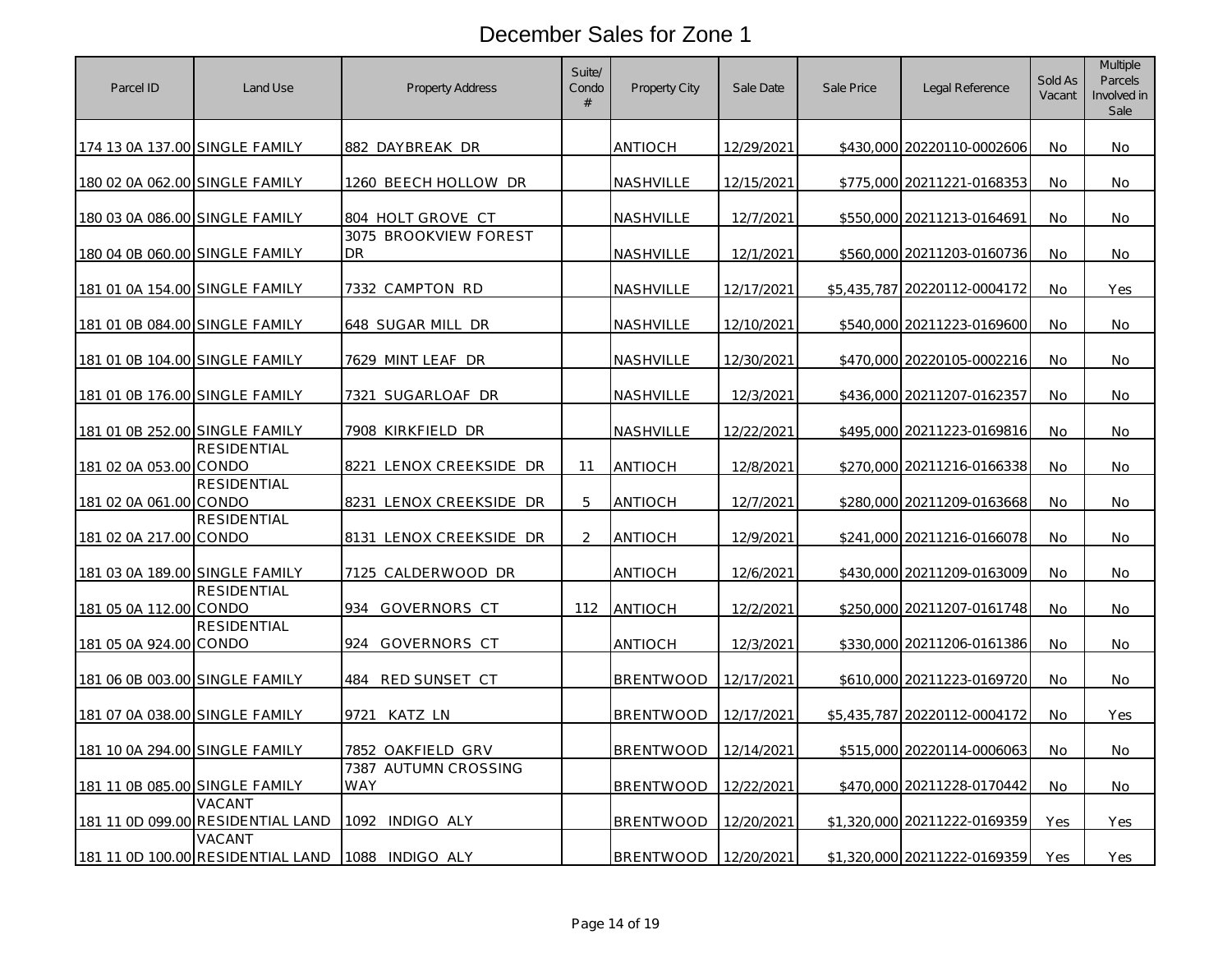| Parcel ID | Land Use                                           | <b>Property Address</b> | Suite/<br>Condo<br># | Property City    | Sale Date  | Sale Price  | Legal Reference              | Sold As<br>Vacant | <b>Multiple</b><br>Parcels<br>Involved in<br>Sale |
|-----------|----------------------------------------------------|-------------------------|----------------------|------------------|------------|-------------|------------------------------|-------------------|---------------------------------------------------|
|           | VACANT<br>181 11 0D 101.00 RESIDENTIAL LAND        | 1084 INDIGO ALY         |                      | <b>BRENTWOOD</b> | 12/20/2021 |             | \$1,320,000 20211222-0169359 | Yes               | Yes                                               |
|           | VACANT                                             |                         |                      |                  |            |             |                              |                   |                                                   |
|           | 181 11 0D 102.00 RESIDENTIAL LAND                  | 1080 INDIGO ALY         |                      | <b>BRENTWOOD</b> | 12/20/2021 |             | \$1,320,000 20211222-0169359 | Yes               | Yes                                               |
|           | VACANT                                             |                         |                      |                  |            |             |                              |                   |                                                   |
|           | 181 11 0D 103.00 RESIDENTIAL LAND                  | 1076 INDIGO ALY         |                      | <b>BRENTWOOD</b> | 12/20/2021 |             | \$1,320,000 20211222-0169359 | Yes               | Yes                                               |
|           | VACANT                                             |                         |                      |                  |            |             |                              |                   |                                                   |
|           | 181 11 0D 104.00 RESIDENTIAL LAND                  | INDIGO ALY<br>1072      |                      | <b>BRENTWOOD</b> | 12/20/2021 |             | \$1,320,000 20211222-0169359 | Yes               | Yes                                               |
|           | VACANT<br>181 11 0D 105.00 RESIDENTIAL LAND        | 1068 INDIGO ALY         |                      | <b>BRENTWOOD</b> | 12/20/2021 |             | \$1,320,000 20211222-0169359 | Yes               | Yes                                               |
|           | VACANT                                             |                         |                      |                  |            |             |                              |                   |                                                   |
|           | 181 11 0D 106.00 RESIDENTIAL LAND                  | 1064 INDIGO ALY         |                      | <b>BRENTWOOD</b> | 12/20/2021 | \$1,320,000 | 20211222-0169359             | Yes               | Yes                                               |
|           | VACANT                                             |                         |                      |                  |            |             |                              |                   |                                                   |
|           | 181 11 0D 107.00 RESIDENTIAL LAND                  | INDIGO ALY<br>1060      |                      | <b>BRENTWOOD</b> | 12/20/2021 |             | \$1,320,000 20211222-0169359 | Yes               | Yes                                               |
|           | VACANT<br>181 11 0D 108.00 RESIDENTIAL LAND        | 1056 INDIGO ALY         |                      |                  |            |             |                              |                   | Yes                                               |
|           | VACANT                                             |                         |                      | <b>BRENTWOOD</b> | 12/20/2021 |             | \$1,320,000 20211222-0169359 | Yes               |                                                   |
|           | 181 11 0D 109.00 RESIDENTIAL LAND                  | 1052<br>INDIGO ALY      |                      | BRENTWOOD        | 12/20/2021 |             | \$1,320,000 20211222-0169359 | Yes               | Yes                                               |
|           | VACANT                                             |                         |                      |                  |            |             |                              |                   |                                                   |
|           | 181 11 0D 110.00 RESIDENTIAL LAND                  | 1048 INDIGO ALY         |                      | <b>BRENTWOOD</b> | 12/20/2021 |             | \$1,320,000 20211222-0169359 | Yes               | Yes                                               |
|           | VACANT                                             |                         |                      |                  |            |             |                              |                   |                                                   |
|           | 181 11 0D 111.00 RESIDENTIAL LAND                  | 1044 INDIGO ALY         |                      | BRENTWOOD        | 12/20/2021 |             | \$1,320,000 20211222-0169359 | Yes               | Yes                                               |
|           | VACANT<br>181 11 0D 112.00 RESIDENTIAL LAND        |                         |                      |                  |            |             |                              |                   |                                                   |
|           | VACANT                                             | 1040 INDIGO ALY         |                      | <b>BRENTWOOD</b> | 12/20/2021 |             | \$1,320,000 20211222-0169359 | Yes               | Yes                                               |
|           | 181 11 0D 113.00 RESIDENTIAL LAND                  | 1036 INDIGO ALY         |                      | <b>BRENTWOOD</b> | 12/20/2021 |             | \$1,320,000 20211222-0169359 | Yes               | Yes                                               |
|           | VACANT                                             |                         |                      |                  |            |             |                              |                   |                                                   |
|           | 181 11 0E 126.00 RESIDENTIAL LAND                  | TANAGER DR<br>2017      |                      | <b>BRENTWOOD</b> | 12/1/2021  |             | \$710,500 20211207-0162132   | Yes               | Yes                                               |
|           | VACANT                                             |                         |                      |                  |            |             |                              |                   |                                                   |
|           | 181 11 0E 127.00 RESIDENTIAL LAND                  | 2013<br>TANAGER DR      |                      | <b>BRENTWOOD</b> | 12/1/2021  | \$710,500   | 20211207-0162132             | Yes               | Yes                                               |
|           | <b>VACANT</b><br>181 11 0E 128.00 RESIDENTIAL LAND | 2009 TANAGER DR         |                      | BRENTWOOD        | 12/1/2021  |             | \$710,500 20211207-0162132   |                   | Yes                                               |
|           | VACANT                                             |                         |                      |                  |            |             |                              | Yes               |                                                   |
|           | 181 11 0E 132.00 RESIDENTIAL LAND                  | 2004 TANAGER DR         |                      | <b>BRENTWOOD</b> | 12/1/2021  |             | \$710,500 20211207-0162132   | Yes               | Yes                                               |
|           | VACANT                                             |                         |                      |                  |            |             |                              |                   |                                                   |
|           | 181 11 OE 134.00 RESIDENTIAL LAND                  | TANAGER DR<br>2012      |                      | <b>BRENTWOOD</b> | 12/1/2021  |             | \$710,500 20211207-0162132   | Yes               | Yes                                               |
|           | VACANT                                             |                         |                      |                  |            |             |                              |                   |                                                   |
|           | 181 11 0E 137.00 RESIDENTIAL LAND                  | 9251<br>BARCO RD        |                      | <b>BRENTWOOD</b> | 12/1/2021  |             | \$710,500 20211207-0162132   | Yes               | Yes                                               |
|           | VACANT<br>181 11 OE 139.00 RESIDENTIAL LAND        | 9259<br>BARCO RD        |                      | <b>BRENTWOOD</b> | 12/1/2021  |             | \$710,500 20211207-0162132   | Yes               | Yes                                               |
|           | VACANT                                             |                         |                      |                  |            |             |                              |                   |                                                   |
|           | 181 11 OE 140.00 RESIDENTIAL LAND                  | 9263<br>BARCO RD        |                      | <b>BRENTWOOD</b> | 12/20/2021 |             | \$101,500 20211223-0169746   | Yes               | No                                                |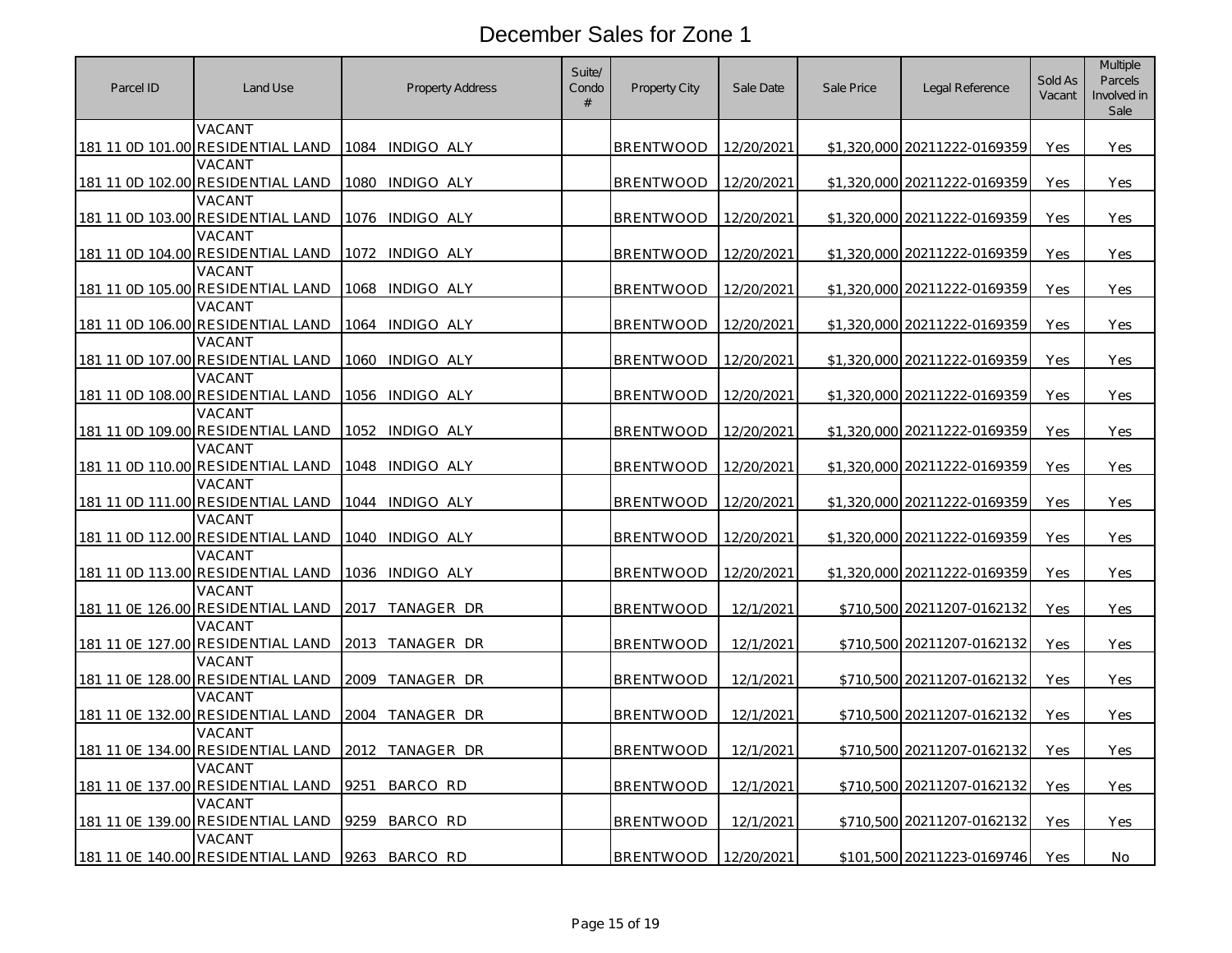| Parcel ID                      | Land Use                                    | Property Address             | Suite/<br>Condo<br># | <b>Property City</b> | Sale Date  | Sale Price | Legal Reference            | Sold As<br>Vacant | <b>Multiple</b><br>Parcels<br>Involved in<br>Sale |
|--------------------------------|---------------------------------------------|------------------------------|----------------------|----------------------|------------|------------|----------------------------|-------------------|---------------------------------------------------|
|                                | VACANT<br>181 11 OE 141.00 RESIDENTIAL LAND | BARCO RD<br>9267             |                      | <b>BRENTWOOD</b>     | 12/30/2021 |            | \$101,500 20220103-0000230 | Yes               | No                                                |
| 181 14 0A 058.00 CONDO         | <b>RESIDENTIAL</b>                          | 8227 ROSSI RD                |                      | <b>BRENTWOOD</b>     | 12/10/2021 |            | \$329,900 20211217-0167266 | No                | No                                                |
| 182 02 0C 004.00 SINGLE FAMILY |                                             | haskell ln<br>3232           |                      | <b>ANTIOCH</b>       | 12/15/2021 |            | \$312,525 20211216-0166270 | <b>No</b>         | No                                                |
| 182 02 0C 028.00 SINGLE FAMILY |                                             | 500<br>BAYONNE DR            |                      | ANTIOCH              | 12/27/2021 |            | \$340,000 20211230-0171638 | Yes               | Yes                                               |
| 182 02 0C 030.00 SINGLE FAMILY |                                             | BAYONNE DR<br>508            |                      | ANTIOCH              | 12/6/2021  |            | \$340,000 20211214-0165197 | Yes               | Yes                                               |
| 182 02 0C 034.00 SINGLE FAMILY |                                             | <b>DR</b><br>2504<br>haskell |                      | ANTIOCH              | 12/30/2021 | \$340,000  | 20220103-0000232           | Yes               | Yes                                               |
| 182 02 0C 035.00 SINGLE FAMILY |                                             | 2508<br>HASKELL<br>DR        |                      | ANTIOCH              | 12/27/2021 |            | \$340,000 20211230-0171638 | Yes               | Yes                                               |
| 182 02 0C 038.00 SINGLE FAMILY |                                             | 2520 HASKELL DR              |                      | ANTIOCH              | 12/27/2021 | \$340,000  | 20211230-0171638           | Yes               | Yes                                               |
|                                | VACANT<br>182 02 0C 039.00 RESIDENTIAL LAND | 2524 HASKELL DR              |                      | <b>ANTIOCH</b>       | 12/30/2021 | \$340,000  | 20220103-0000232           | Yes               | Yes                                               |
| 182 02 0C 040.00 SINGLE FAMILY |                                             | 2528 HASKELL DR              |                      | ANTIOCH              | 12/27/2021 |            | \$340,000 20211230-0171638 | Yes               | Yes                                               |
| 182 02 0C 041.00 SINGLE FAMILY |                                             | HASKELL DR<br>2532           |                      | ANTIOCH              | 12/30/2021 |            | \$340,000 20220103-0000232 | Yes               | Yes                                               |
|                                | VACANT<br>182 02 0C 062.00 RESIDENTIAL LAND | 2527<br>HASKELL<br>DR        |                      | <b>ANTIOCH</b>       | 12/6/2021  |            | \$340,000 20211214-0165197 | Yes               | Yes                                               |
| 182 02 0C 063.00 SINGLE FAMILY |                                             | 2523 HASKELL DR              |                      | <b>ANTIOCH</b>       | 12/6/2021  |            | \$340,000 20211214-0165197 | Yes               | Yes                                               |
| 182 02 0C 064.00 SINGLE FAMILY |                                             | 2519 HASKELL DR              |                      | ANTIOCH              | 12/6/2021  |            | \$340,000 20211214-0165197 | Yes               | Yes                                               |
| 182 02 0C 069.00 SINGLE FAMILY |                                             | HASKELL DR<br>2501           |                      | ANTIOCH              | 12/30/2021 |            | \$340,000 20220103-0000232 | Yes               | Yes                                               |
| 182 06 0A 241.00 SINGLE FAMILY |                                             | 7244 LEGACY DR               |                      | ANTIOCH              | 12/1/2021  |            | \$370,000 20211207-0162043 | No                | No                                                |
| 182 06 0B 014.00 SINGLE FAMILY |                                             | 148 PARKER DR                |                      | ANTIOCH              | 12/28/2021 |            | \$436,582 20211229-0171070 | No                | No                                                |
| 182 06 0B 016.00 SINGLE FAMILY |                                             | 117<br>PARKER DR             |                      | <b>ANTIOCH</b>       | 12/7/2021  |            | \$338,702 20211210-0164004 | No                | No                                                |
| 182 06 0B 017.00 SINGLE FAMILY |                                             | PARKER DR<br>121             |                      | <b>ANTIOCH</b>       | 12/7/2021  |            | \$363,687 20211209-0163331 | <b>No</b>         | No.                                               |
| 182 06 0B 018.00 SINGLE FAMILY |                                             | PARKER DR<br>125             |                      | <b>ANTIOCH</b>       | 12/8/2021  |            | \$412,257 20211210-0164092 | No                | No                                                |
| 182 06 0B 019.00 SINGLE FAMILY |                                             | PARKER DR<br>129             |                      | ANTIOCH              | 12/7/2021  |            | \$375,521 20211221-0168431 | No                | No                                                |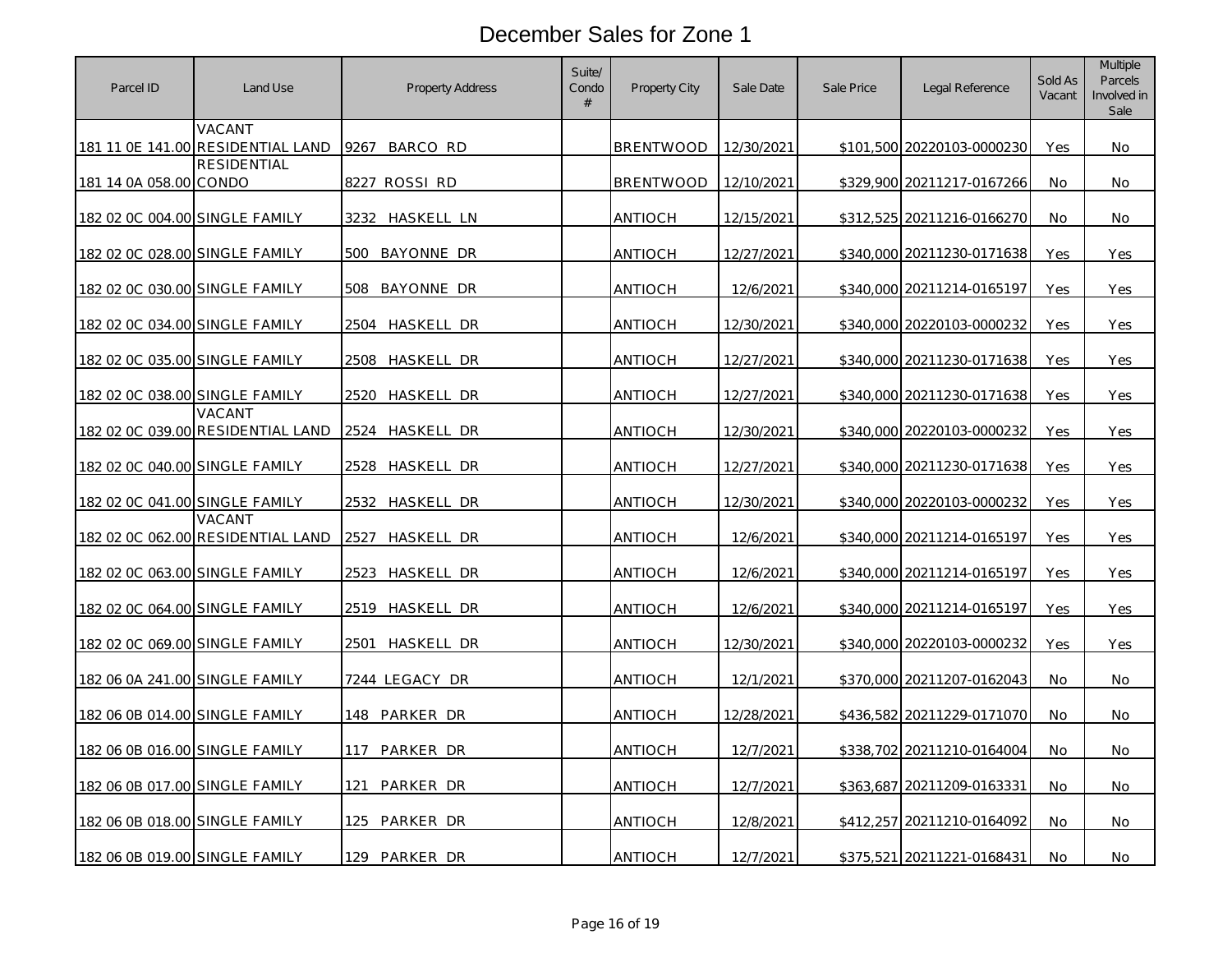| Parcel ID                      | Land Use                                    | Property Address     | Suite/<br>Condo<br># | Property City  | Sale Date         | Sale Price | Legal Reference            | Sold As<br>Vacant | <b>Multiple</b><br>Parcels<br>Involved in<br>Sale |
|--------------------------------|---------------------------------------------|----------------------|----------------------|----------------|-------------------|------------|----------------------------|-------------------|---------------------------------------------------|
| 182 06 0B 020.00 SINGLE FAMILY |                                             | 133 PARKER DR        |                      | <b>ANTIOCH</b> | 12/9/2021         |            | \$386,465 20211210-0164102 | No                | No                                                |
| 182 06 0B 022.00 SINGLE FAMILY |                                             | 9078 RISTAU DR       |                      | ANTIOCH        | 12/22/2021        |            | \$399,994 20211228-0170484 | No                | No                                                |
| 182 06 0B 023.00 SINGLE FAMILY |                                             | RISTAU DR<br>9074    |                      | <b>ANTIOCH</b> | 12/20/2021        |            | \$425,821 20211222-0169066 | No                | No                                                |
| 182 06 0B 024.00 SINGLE FAMILY |                                             | 9070<br>RISTAU DR    |                      | ANTIOCH        | 12/28/2021        |            | \$410,320 20220103-0000409 | <b>No</b>         | No                                                |
| 182 06 0B 025.00 SINGLE FAMILY |                                             | 9066 RISTAU DR       |                      | ANTIOCH        | 12/17/2021        |            | \$423,103 20211221-0168593 | <b>No</b>         | No.                                               |
| 182 06 0B 026.00 SINGLE FAMILY |                                             | 9062<br>RISTAU DR    |                      | ANTIOCH        | 12/10/2021        |            | \$412,170 20211214-0165099 | No                | No                                                |
|                                | VACANT<br>182 06 0B 027.00 RESIDENTIAL LAND | 9057<br>RISTAU DR    |                      | ANTIOCH        | 12/13/2021        |            | \$410,757 20211220-0167867 | No                | No                                                |
| 182 06 0B 028.00 SINGLE FAMILY |                                             | 9061<br>RISTAU DR    |                      | ANTIOCH        | 12/29/2021        |            | \$359,814 20220105-0002364 | No                | No                                                |
| 182 06 0B 029.00 SINGLE FAMILY |                                             | 9065<br>RISTAU DR    |                      | ANTIOCH        | 12/22/2021        |            | \$457,912 20211228-0170490 | No                | No                                                |
| 182 06 0B 031.00 SINGLE FAMILY |                                             | RISTAU DR<br>9073    |                      | ANTIOCH        | 12/20/2021        |            | \$424,613 20211223-0169736 | No                | No                                                |
| 182 06 0B 032.00 SINGLE FAMILY |                                             | 9077<br>RISTAU DR    |                      | ANTIOCH        | 12/27/2021        |            | \$393,393 20220103-0000813 | No                | No                                                |
| 182 06 0B 033.00 SINGLE FAMILY |                                             | 9081<br>RISTAU DR    |                      | ANTIOCH        | <u>12/14/2021</u> |            | \$353,595 20211215-0165455 | No                | No                                                |
| 182 06 0B 034.00 SINGLE FAMILY |                                             | 157<br>PARKER DR     |                      | <b>ANTIOCH</b> | 12/22/2021        |            | \$354,364 20211223-0169922 | <b>No</b>         | No                                                |
| 182 06 0B 035.00 SINGLE FAMILY |                                             | PARKER DR<br>161     |                      | ANTIOCH        | 12/21/2021        |            | \$387,004 20220103-0000261 | No                | No                                                |
| 182 06 0B 036.00 SINGLE FAMILY |                                             | PARKER DR<br>165     |                      | ANTIOCH        | 12/28/2021        |            | \$449,990 20220110-0002887 | No                | No                                                |
| 182 06 0B 058.00 SINGLE FAMILY |                                             | PARKER DR<br>169     |                      | ANTIOCH        | 12/29/2021        |            | \$388,456 20220103-0000414 | No                | No                                                |
| 182 06 0B 077.00 SINGLE FAMILY |                                             | PARKER DR<br>176     |                      | ANTIOCH        | 12/29/2021        |            | \$466,069 20220103-0000400 | No                | No                                                |
| 182 06 0B 078.00 SINGLE FAMILY |                                             | PARKER DR<br>172     |                      | ANTIOCH        | 12/30/2021        |            | \$424,515 20220110-0002851 | No                | No                                                |
| 182 06 0B 079.00 SINGLE FAMILY |                                             | 164 PARKER DR        |                      | ANTIOCH        | 12/29/2021        |            | \$429,990 20220118-0006896 | No                | No.                                               |
| 182 06 0B 081.00 SINGLE FAMILY |                                             | 156 PARKER DR        |                      | ANTIOCH        | 12/21/2021        |            | \$479,093 20211228-0170733 | No                | No                                                |
| 182 15 0B 036.00 SINGLE FAMILY |                                             | 2420 PRAIRIE HILL DR |                      | ANTIOCH        | 12/29/2021        |            | \$465,000 20220110-0002833 | No                | No                                                |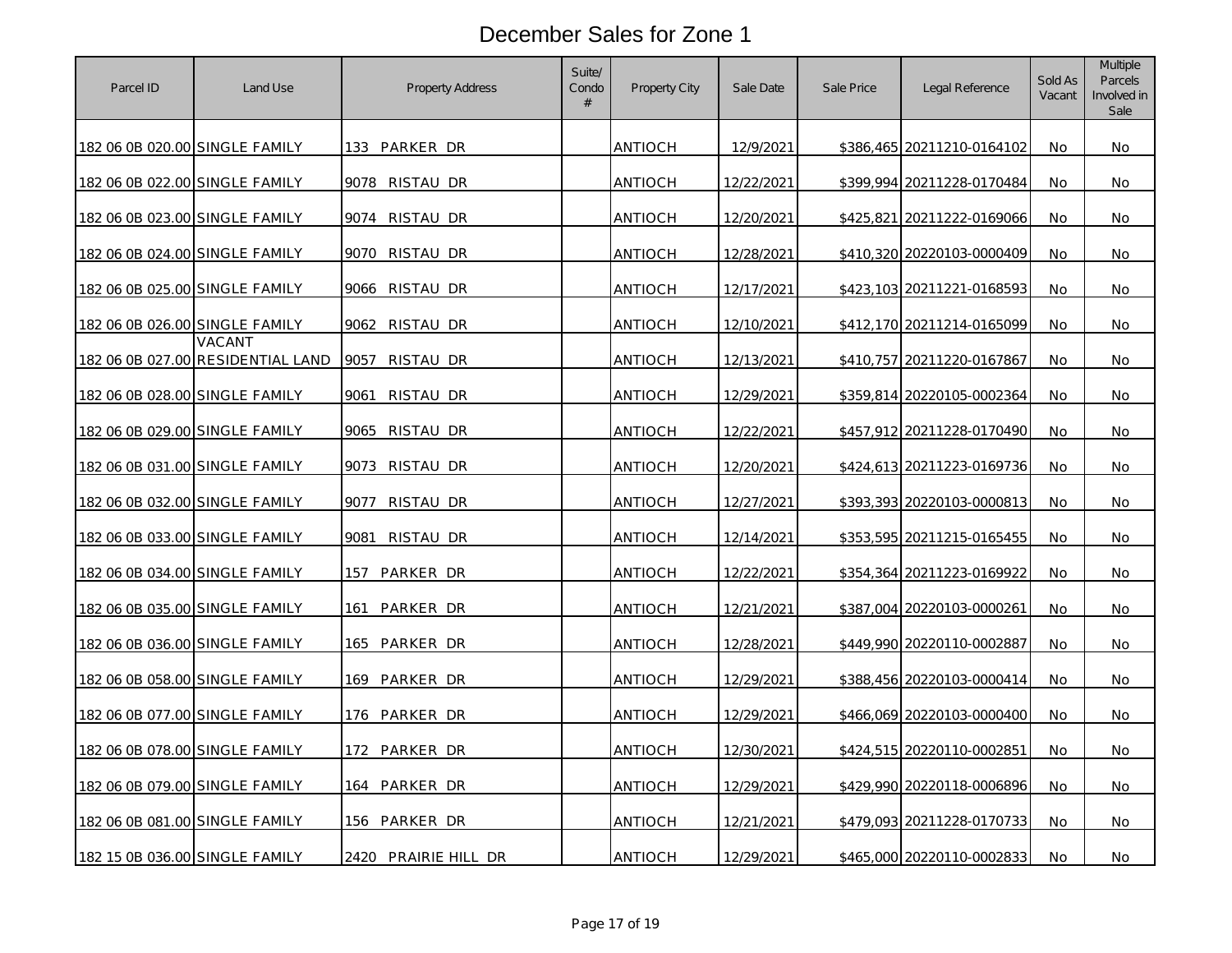| Parcel ID                      | Land Use           | <b>Property Address</b>           | Suite/<br>Condo<br># | Property City      | Sale Date  | Sale Price | Legal Reference            | Sold As<br>Vacant | <b>Multiple</b><br>Parcels<br>Involved in<br>Sale |
|--------------------------------|--------------------|-----------------------------------|----------------------|--------------------|------------|------------|----------------------------|-------------------|---------------------------------------------------|
| 182 15 0B 148.00 SINGLE FAMILY |                    | 4137<br>CRIMSON HOP DR            |                      | <b>ANTIOCH</b>     | 12/10/2021 |            | \$446,000 20220126-0009266 | No                | No                                                |
| 183 05 0A 255.00 SINGLE FAMILY |                    | 805 MORNINGWOOD PL                |                      | <b>ANTIOCH</b>     | 12/22/2021 |            | \$386,000 20220104-0001060 | No                | No                                                |
| 183 05 0A 394.00 SINGLE FAMILY |                    | 7157 SMOKEY HILL RD               |                      | ANTIOCH            | 12/20/2021 |            | \$392,000 20211228-0170471 | <b>No</b>         | No.                                               |
| 186 03 0A 031.00 SINGLE FAMILY |                    | 821<br>BOLTON DR                  |                      | NASHVILLE          | 12/17/2021 |            | \$405,200 20211220-0168100 | No                | No                                                |
| 186 03 0A 032.00 SINGLE FAMILY |                    | 819 BOLTON DR                     |                      | NOLENSVILLE        | 12/20/2021 |            | \$393,425 20211221-0168658 | No                | No                                                |
| 186 03 0A 167.00 SINGLE FAMILY |                    | <b>BURKITT COMMONS AVE</b><br>103 |                      | <b>NOLENSVILLE</b> | 12/28/2021 | \$349,900  | 20211230-0171503           | No                | No                                                |
| 186 03 0A 172.00 SINGLE FAMILY |                    | BURKITT COMMONS AVE<br>106        |                      | NOLENSVILLE        | 12/21/2021 |            | \$426,550 20220103-0000749 | No                | No                                                |
| 186 04 0A 063.00 SINGLE FAMILY |                    | 8525 GAINSFORD LN                 |                      | NOLENSVILLE        | 12/15/2021 |            | \$595,000 20211220-0167708 | <b>No</b>         | No.                                               |
| 186 04 0B 008.00 CONDO         | RESIDENTIAL        | 7814 KEMBERTON DRW                |                      | NOLENSVILLE        | 12/3/2021  | \$355,000  | 20211209-0163649           | <b>No</b>         | No                                                |
| 187 05 0B 011.00 SINGLE FAMILY |                    | BALFRON DR<br>3308                |                      | NOLENSVILLE        | 12/17/2021 | \$499,000  | 20211229-0171397           | No                | No                                                |
| 187 09 0A 177.00 SINGLE FAMILY |                    | 4150 ALVA LN                      |                      | NOLENSVILLE        | 12/22/2021 |            | \$510,000 20211230-0171655 | <b>No</b>         | No.                                               |
| 187 09 0A 280.00 SINGLE FAMILY |                    | 2130 KIRKWALL<br>DR               |                      | NOLENSVILLE        | 12/15/2021 |            | \$489,900 20211223-0170071 | <b>No</b>         | No                                                |
| 187 09 0A 352.00 SINGLE FAMILY |                    | 2024 KIRKWALL DR                  |                      | NOLENSVILLE        | 12/1/2021  |            | \$456,450 20211203-0160929 | No                | No                                                |
| 188 10 0A 019.00 SINGLE FAMILY |                    | 1108 PRINCETON HILLS DR           |                      | NOLENSVILLE        | 12/30/2021 |            | \$630,000 20220105-0002304 | No                | No                                                |
| 188 10 0A 028.00 SINGLE FAMILY |                    | 2129 GLEN HAVEN DR                |                      | NOLENSVILLE        | 12/6/2021  |            | \$427,000 20211209-0163201 | <b>No</b>         | No                                                |
| 188 10 0A 063.00 CONDO         | <b>RESIDENTIAL</b> | 102 SKYLARK ALY                   |                      | NOLENSVILLE        | 12/28/2021 |            | \$316,000 20220103-0000370 | No                | No                                                |
| 188 10 0A 250.00 SINGLE FAMILY |                    | 3100 PATCHAM DR                   |                      | NOLENSVILLE        | 12/13/2021 |            | \$392,275 20211216-0166250 | No                | No                                                |
| 188 10 0A 251.00 SINGLE FAMILY |                    | 3102<br>PATCHAM DR                |                      | NOLENSVILLE        | 12/14/2021 |            | \$345,600 20211216-0166587 | No                | No                                                |
| 188 10 0A 252.00 SINGLE FAMILY |                    | PATCHAM DR<br>3104                |                      | NOLENSVILLE        | 12/15/2021 |            | \$347,550 20211216-0166591 | No                | No                                                |
| 188 10 0A 253.00 SINGLE FAMILY |                    | 3106 PATCHAM DR                   |                      | NOLENSVILLE        | 12/16/2021 |            | \$362,200 20211217-0167384 | No                | No                                                |
| 188 10 0A 255.00 SINGLE FAMILY |                    | 3110 PATCHAM DR                   |                      | <b>NOLENSVILLE</b> | 12/17/2021 |            | \$350,375 20211217-0167379 | No                | Νo                                                |